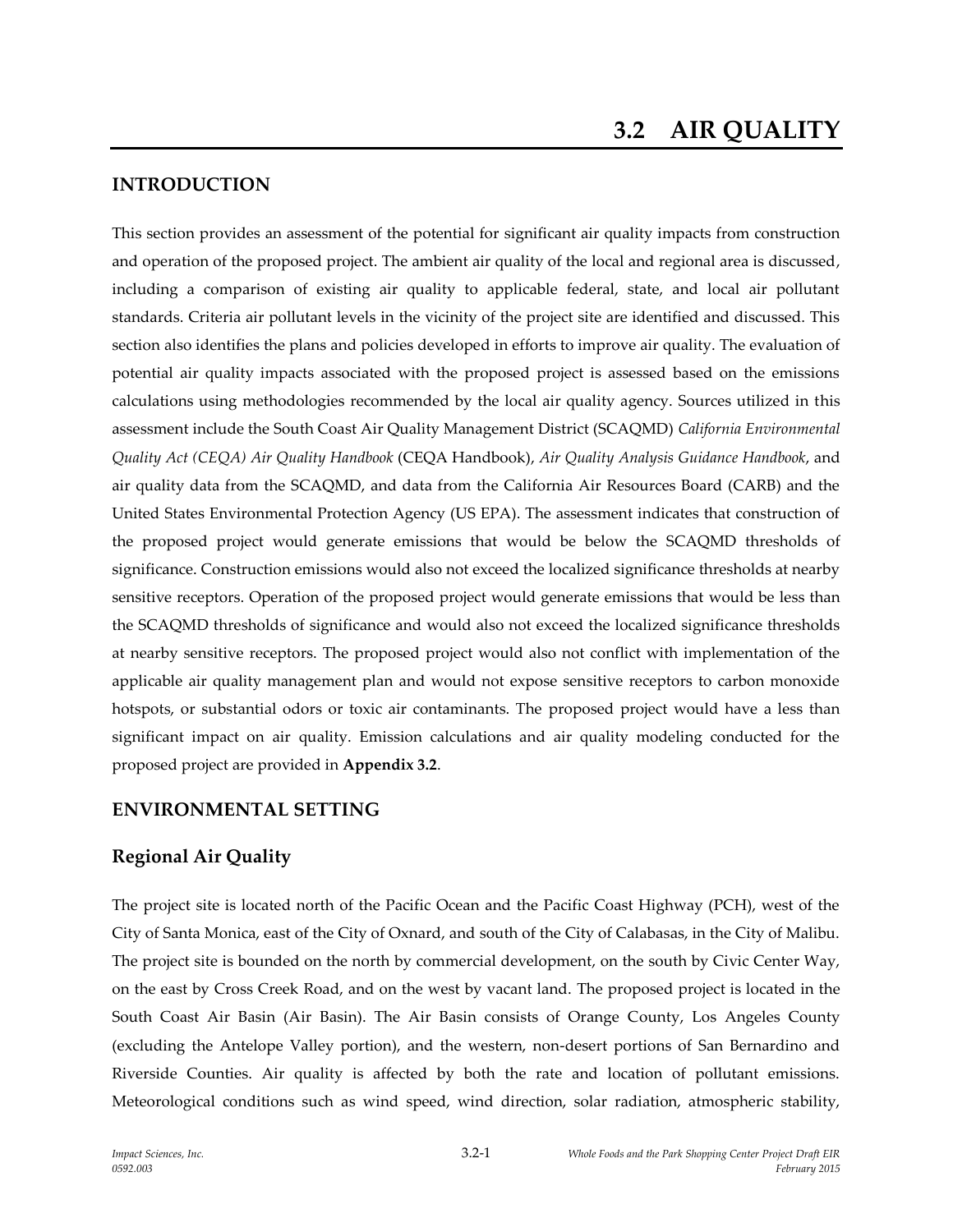along with local topography heavily influence air quality by affecting the movement and dispersal of pollutants. Predominant meteorological conditions in the Air Basin are light winds and shallow vertical mixing due to low-altitude temperature inversions. These conditions, when coupled with the surrounding mountain ranges, hinder the regional dispersion of air pollutants. The strength and location of a semi-permanent, high-pressure cell over the northern Pacific Ocean is the primary climatological influence on the Air Basin, as is the ocean, which moderates the local climate by acting like a large heat reservoir. As a result of these influences, warm summers, mild winters, infrequent rainfall, and moderate humidity typify climatic conditions through most of the Air Basin. These meteorological conditions, in combination with regional topography, are conducive to the formation and retention of ozone  $(O<sub>3</sub>)$  and urban smog.

The SCAQMD operates stations in the Air Basin that monitor meteorological conditions and pollutant concentrations. Predominant winds at the project site are from the southwest and northwest up to approximately 8 miles per hour. The average annual maximum temperature in the region is 80 degrees Fahrenheit ( $\degree$  F) and the average annual minimum is 47 $\degree$  F. The average annual rainfall is 24 inches.<sup>1</sup>

The determination of whether a region's air quality is healthful or unhealthful is made by comparing pollutant levels in ambient air samples to national and state standards. The State of California and the US EPA have established health-based air quality standards for the following criteria air pollutants: ozone (O3), carbon monoxide (CO), nitrogen dioxide (NO2), sulfur dioxide (SO2), respirable particulate matter (PM10), fine particulate matter (PM2.5), and lead. These standards were established to protect sensitive receptors with a margin of safety from adverse health impacts due to exposure to air pollution. The California standards are more stringent than the federal standards, and in the case of PM10 and  $SO<sub>2</sub>$ , much more stringent. California has also established standards for sulfates, visibility-reducing particles, hydrogen sulfide, and vinyl chloride. The state and national ambient air quality standards for each of the monitored pollutants and their effects on health are summarized in **Table 3.2-1, Ambient Air Quality Standards**.

1

<sup>1</sup> Western Regional Climate Center, "Canoga Park Pierce Coll, California (041484)," http://www.wrcc.dri.edu/cgibin/cliMAIN.pl?ca1484; "Topanga Ranger Stn, California (048967)," http://www.wrcc.dri.edu/cgibin/cliMAIN.pl?ca8967. 2011.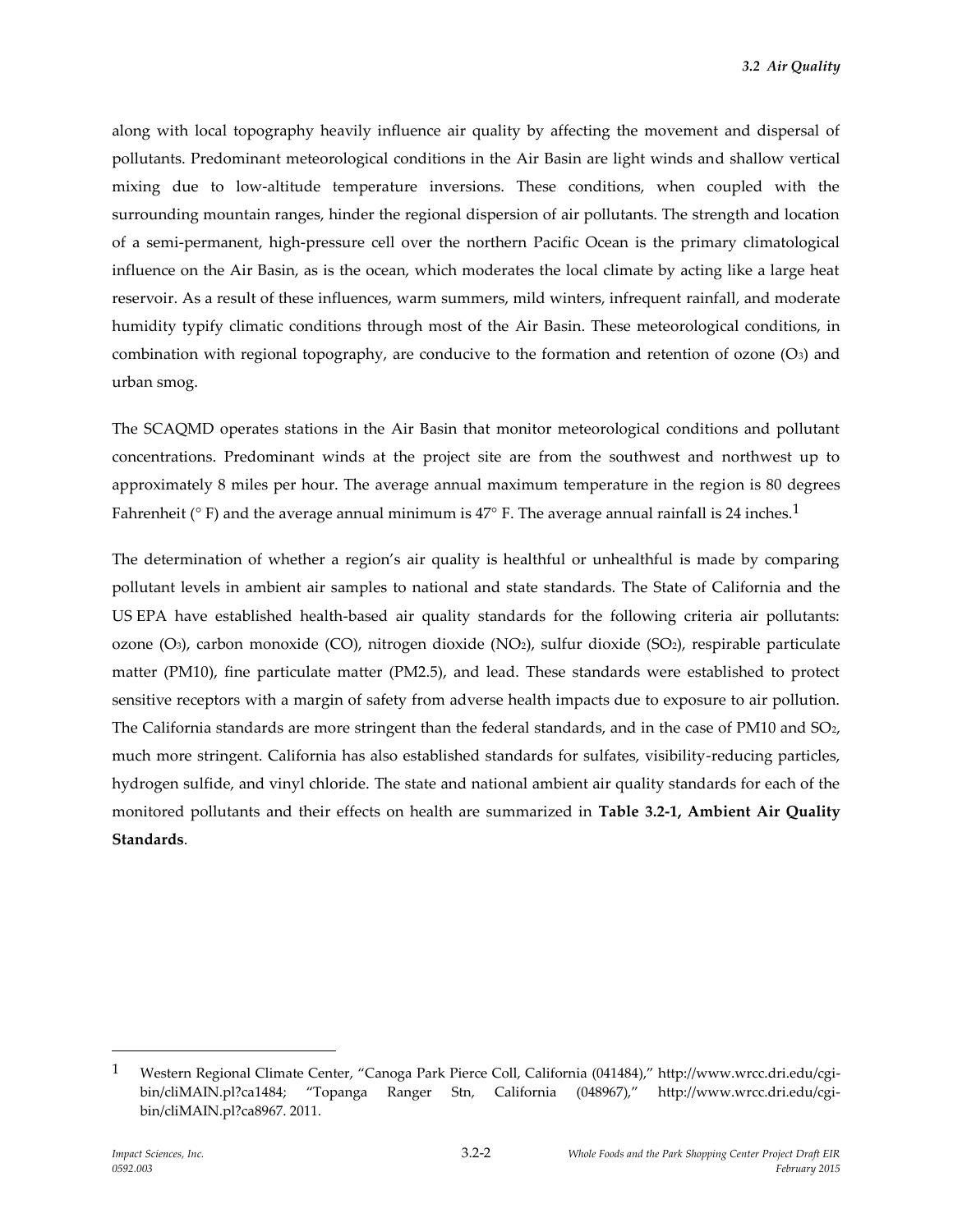| <b>Table 3.2-1</b>                   |  |
|--------------------------------------|--|
| <b>Ambient Air Quality Standards</b> |  |

|                                            |                                                                                                                                                                                            | <b>Concentration/Averaging Time</b>                                                                                      |                                                                                                                                                                                                                                                                                                                                                                                                                                                                                                                  |
|--------------------------------------------|--------------------------------------------------------------------------------------------------------------------------------------------------------------------------------------------|--------------------------------------------------------------------------------------------------------------------------|------------------------------------------------------------------------------------------------------------------------------------------------------------------------------------------------------------------------------------------------------------------------------------------------------------------------------------------------------------------------------------------------------------------------------------------------------------------------------------------------------------------|
|                                            | <b>State Standard</b>                                                                                                                                                                      | <b>Federal Primary</b>                                                                                                   |                                                                                                                                                                                                                                                                                                                                                                                                                                                                                                                  |
| Air Pollutant                              | (CAAQS)                                                                                                                                                                                    | <b>Standard (NAAQS)</b>                                                                                                  | <b>Most Relevant Health Effects</b>                                                                                                                                                                                                                                                                                                                                                                                                                                                                              |
| Ozone                                      | 0.09 ppm, 1-hr. avg.<br>0.070 ppm, 8-hr avg.                                                                                                                                               | 0.075 ppm, 8-hr avg.<br>(3-year average of<br>annual 4 <sup>th</sup> -highest daily<br>maximum)                          | (a) Pulmonary function decrements and localized<br>lung edema in humans and animals; (b) Risk to<br>public health implied by alterations in pulmonary<br>morphology and host defense in animals; (c)<br>Increased mortality risk; (d) Risk to public health<br>implied by altered connective tissue metabolism and<br>altered pulmonary morphology in animals after<br>long-term exposures and pulmonary function<br>decrements in chronically exposed humans;<br>(e) Vegetation damage; and (f) Property damage |
| Nitrogen Dioxide                           | 0.18 ppm, 1-hr avg.<br>0.030 ppm, annual                                                                                                                                                   | 0.100 ppm, 1-hr avg.<br>(3-year avg. of the 98th<br>percentile of the daily<br>maximum 1-hour avg.)<br>0.053 ppm, annual | (a) Potential to aggravate chronic respiratory disease<br>and respiratory symptoms in sensitive groups; (b)<br>Risk to public health implied by pulmonary and<br>extrapulmonary biochemical and cellular changes<br>and pulmonary structural changes; and (c)<br>Contribution to atmospheric discoloration                                                                                                                                                                                                       |
| Carbon Monoxide                            | 20 ppm, 1-hr avg.<br>9.0 ppm, 8-hr avg.                                                                                                                                                    | 35 ppm, 1-hr avg. (not to<br>be exceeded more than<br>once per year)                                                     | (a) Aggravation of angina pectoris and other aspects<br>of coronary heart disease; (b) Decreased exercise<br>tolerance in persons with peripheral vascular disease                                                                                                                                                                                                                                                                                                                                               |
|                                            |                                                                                                                                                                                            | 9 ppm, 8-hr avg. (not to<br>be exceeded more than<br>once per year)                                                      | and lung disease; (c) Impairment of central nervous<br>system functions; and (d) Possible increased risk to<br>fetuses                                                                                                                                                                                                                                                                                                                                                                                           |
| Sulfur Dioxide                             | $0.25$ ppm, 1-hr. avg.<br>0.04 ppm, 24-hr avg.                                                                                                                                             | 0.075 ppm, 1-hr avg.<br>(3-year avg. of the 99th<br>percentile)                                                          | Bronchoconstriction accompanied by symptoms,<br>which may include wheezing, shortness of breath<br>and chest tightness, during exercise or physical                                                                                                                                                                                                                                                                                                                                                              |
|                                            |                                                                                                                                                                                            | 0.5 ppm, 3-hr avg. (not to<br>be exceeded more than<br>once per year)                                                    | activity in person with asthma                                                                                                                                                                                                                                                                                                                                                                                                                                                                                   |
| Respirable<br>Particulate Matter<br>(PM10) | $50 \mu g/m^3$ , 24-hr avg.<br>20 µg/m <sup>3</sup> , annual                                                                                                                               | $150 \mu g/m^3$ , 24-hr avg.<br>(not to be exceeded more<br>than once per year on<br>average over 3 years)               | (a) Exacerbation of symptoms in sensitive patients<br>with respiratory or cardiovascular disease; (b)<br>Declines in pulmonary function growth in children;<br>and (c) Increased risk of premature death                                                                                                                                                                                                                                                                                                         |
| Fine Particulate<br>Matter (PM2.5)         | $12 \mu g/m^3$ , annual                                                                                                                                                                    | $35 \mu g/m^3$ , 24-hr avg.<br>(3-year average of 98th<br>percentile)<br>$15 \mu g/m^3$ , annual                         | (a) Exacerbation of symptoms in sensitive patients<br>with respiratory or cardiovascular disease; (b)<br>Declines in pulmonary function growth in children;<br>and (c) Increased risk of premature death                                                                                                                                                                                                                                                                                                         |
|                                            |                                                                                                                                                                                            | (3-year average)                                                                                                         |                                                                                                                                                                                                                                                                                                                                                                                                                                                                                                                  |
| Lead (Pb)                                  | $1.5 \mu g/m^3$ , 30-day avg.                                                                                                                                                              | $0.15 \mu g/m^3$ , 3-month<br>rolling average                                                                            | (a) Learning disabilities, and (b) Impairment of<br>blood formation and nerve conduction                                                                                                                                                                                                                                                                                                                                                                                                                         |
| Visibility-<br>Reducing Particles          | In sufficient amount such<br>that the extinction<br>coefficient is greater than<br>0.23 inverse kilometers<br>at relative humidity<br>less than 70%, 8-hour<br>avg. (10:00 AM-<br>6:00 PM) | None                                                                                                                     | Visibility impairment on days when relative<br>humidity is less than 70 percent.                                                                                                                                                                                                                                                                                                                                                                                                                                 |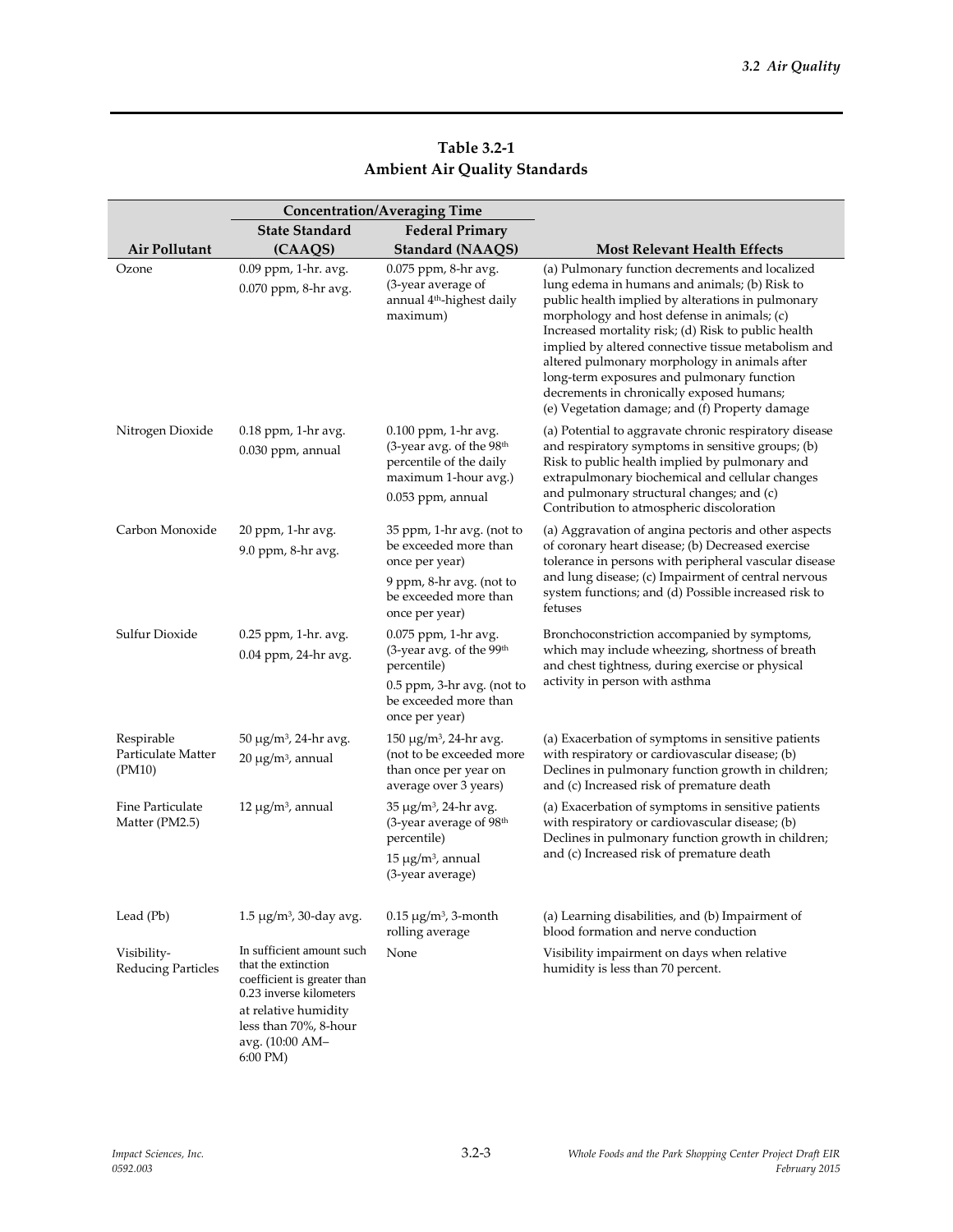|                             |                             | <b>Concentration/Averaging Time</b> |                                                                                                                                                                                                                   |
|-----------------------------|-----------------------------|-------------------------------------|-------------------------------------------------------------------------------------------------------------------------------------------------------------------------------------------------------------------|
|                             | <b>State Standard</b>       | <b>Federal Primary</b>              |                                                                                                                                                                                                                   |
| Air Pollutant               | (CAAQS)                     | Standard (NAAQS)                    | <b>Most Relevant Health Effects</b>                                                                                                                                                                               |
| <b>Sulfates</b>             | $25 \mu g/m^3$ , 24-hr avg. | None                                | (a) Decrease in ventilatory function, (b) Aggravation<br>of asthmatic symptoms, (c) Aggravation of cardio-<br>pulmonary disease, (d) Vegetation damage, (e)<br>Degradation of visibility, and (f) Property damage |
| Hydrogen Sulfide            | $0.03$ ppm, 1-hr avg.       | None                                | Odor annoyance                                                                                                                                                                                                    |
| Vinyl Chloride <sup>3</sup> | $0.01$ ppm, 24-hr avg.      | None                                | Known carcinogen                                                                                                                                                                                                  |

*Source: South Coast Air Quality Management District, Final Program Environmental Impact Report for the 2012 Air Quality Management Plan, 2012 Table 2.1, p. 2-3.*

*US EPA. National Ambient Air Quality Standards. http://www.epa.gov/air/criteria.html. 2014.*

*µg/m<sup>3</sup> = microgram per cubic meter; ppm = parts per million by volume.*

*CAAQS = California Ambient Air Quality Standards; NAAQS = National Ambient Air Quality Standards*

Generally, the sources for hydrogen sulfide emissions include decomposition of human and animal wastes and industrial activities, such as food processing, coke ovens, paper mills, tanneries, and petroleum refineries. The sources for vinyl chloride emissions include manufacturing of plastic products, hazardous waste sites, and landfills. In addition, according to the SCAQMD's *2012 Air Quality Management Plan*, 2 the sulfate and visibility-reducing particle standards have not been exceeded anywhere in the Air Basin. As a result, there is no need for any further evaluation of the hydrogen sulfide, vinyl chloride, sulfate, or visibility-reducing particle emissions for the proposed project. Although the Los Angeles County portion of the Air Basin is designated as nonattainment for lead, the exceedance is the result of lead emissions from an industrial lead-acid battery recycling facility in the City of Commerce.

In 2013 the US EPA designated a portion of Los Angeles County as nonattainment for the NAAQS lead standard. The higher lead concentrations were recorded downwind from stationary sources. The SCAQMD Source Receptor Areas (SRAs) which monitor lead emissions in more populated areas, show concentrations that do not exceed the revised federal lead standard. The proposed project is not located in the same source receptor area as the lead exceedance. Motor vehicles and paints used to be a source of lead; however, unleaded fuel and unleaded paints have virtually eliminated lead emissions from most land use projects. As a result, there is no need for any further evaluation of lead emissions. Accordingly, this air quality analysis focuses primarily on the criteria air pollutants summarized below.

 **Ozone (O3).** Ozone is a gas that is formed when volatile organic compounds (VOCs) and nitrogen oxides (NOX) undergo photochemical reactions in the presence of sunlight. Ozone concentrations are generally highest during the summer months when direct sunlight, light wind, and warm temperature conditions are favorable to the formation of this pollutant.

<sup>2</sup> South Coast Air Quality Management District, *2012 Air Quality Management Plan*, 2012.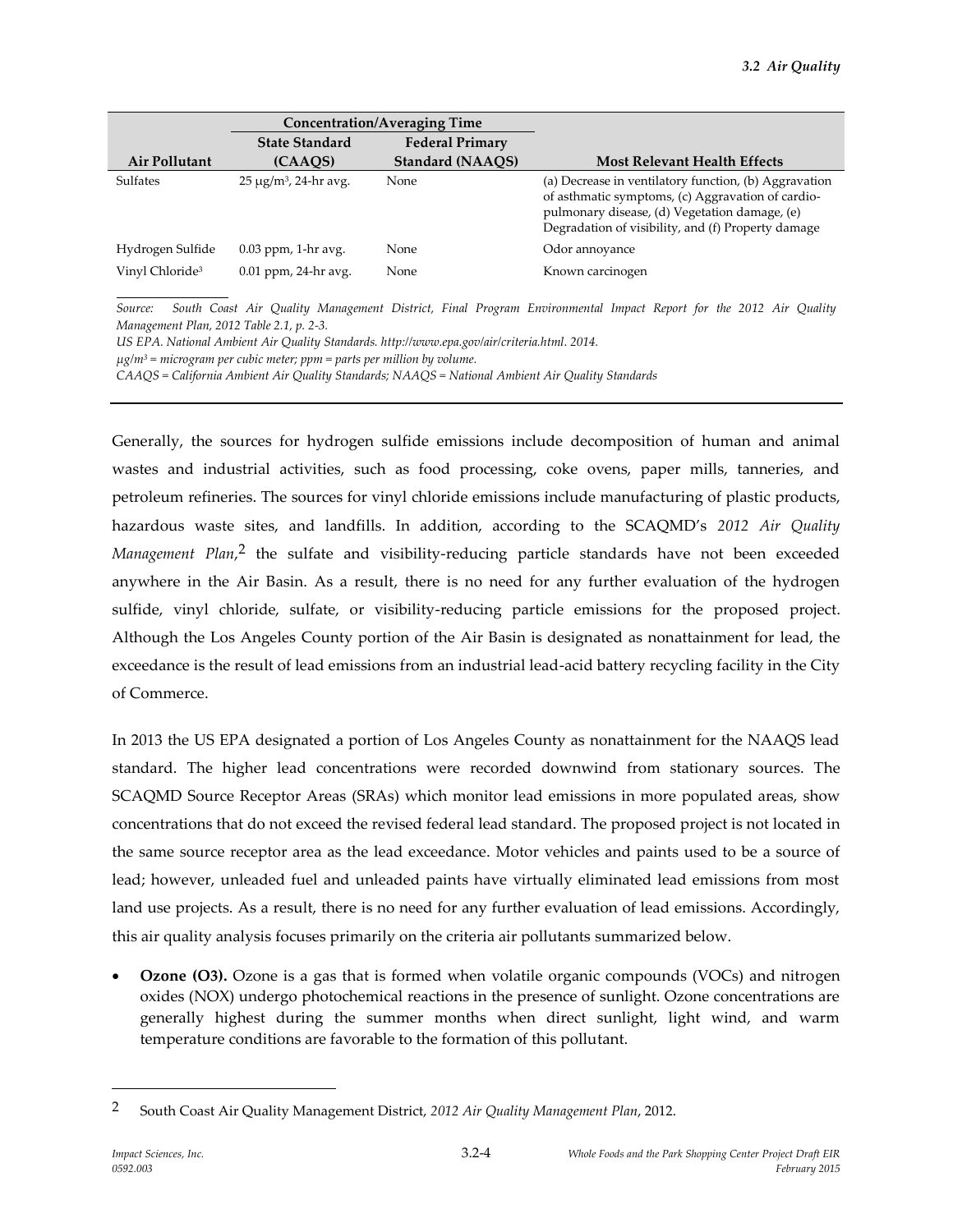- **Volatile Organic Compounds (VOCs).** VOCs are compounds comprised primarily of hydrogen and carbon atoms. Internal combustion associated with motor vehicle usage is the major source of hydrocarbons. VOCs themselves are not criteria pollutants; however, they contribute to  $O<sub>3</sub>$  formation.
- **Nitrogen Dioxide (NO2).** NO<sup>2</sup> is a reddish-brown, highly reactive gas that is formed in the ambient air through the oxidation of nitric oxide (NO) and is also a byproduct of fuel combustion. NO $x$  is primarily emitted in the form of NO, but quickly reacts to form NO<sub>2</sub>. NO<sub>x</sub> is primarily a mixture of NO and NO<sub>2</sub>. NO<sub>2</sub> acts as an acute irritant and, in equal concentrations, is more injurious than NO.
- **Carbon Monoxide (CO).** CO is a colorless, odorless gas produced by the incomplete combustion of fuels. Motor vehicles operating at slow speeds are the primary source of CO. The highest ambient CO concentrations are generally found near congested transportation corridors and intersections.
- **Sulfur dioxide (SO2).** SO<sup>2</sup> is a colorless, extremely irritating gas or liquid. It enters the atmosphere as a pollutant mainly as a result of burning high-sulfur-content fuel oils and coal and from chemical processes occurring at chemical plants and refineries. When sulfur dioxide oxidizes in the atmosphere, it forms sulfates (SO4).
- **Respirable Particulate Matter (PM10).** PM10 consists of small, suspended particles or droplets 10 microns or smaller in diameter. Some sources of PM10, like pollen and windstorms, are naturally occurring. However, in populated areas, most PM10 is caused by road dust, diesel soot, combustion products, abrasion of tires and brakes, and construction activities.
- **Fine Particulate Matter (PM2.5).** PM2.5 refers to particulate matter that is 2.5 microns or smaller in size. The sources of PM2.5 include fuel combustion from automobiles, power plants, wood burning, industrial processes, and diesel-powered vehicles.

# **Local Air Quality Setting**

The SCAQMD has divided the Air Basin into Source Receptor Areas (SRAs) in which air quality monitoring stations are operated. The project site is located in SRA 2 (Northwest Los Angeles County Coastal). The monitoring station is located at the West Los Angeles Veterans Affairs Medical Center, approximately 13 miles east of the project site. This station monitors emission levels of  $O_3$ ,  $NO_2$ , and  $CO$ . The SCAQMD does not monitor SO2, PM10, or PM2.5 at this station. As is demonstrated later in this section, the proposed project would not emit substantial amounts of  $SO<sub>2</sub>$  and would not cause or contribute to exceedances of the  $SO<sub>2</sub>$  standards. With respect to PM10 and PM2.5, the emissions associated with the proposed project are assessed with respect to the SCAQMD emissions threshold of significance and localized significance thresholds. **Table 3.2-2, Ambient Pollutant Concentrations,** lists the ambient pollutant concentrations registered and the exceedances of state and federal standards that have occurred at the abovementioned monitoring station from 2011 through 2013, the most recent years in which data are available from the SCAQMD. As shown, the monitoring station has registered values above state and federal standards for O3.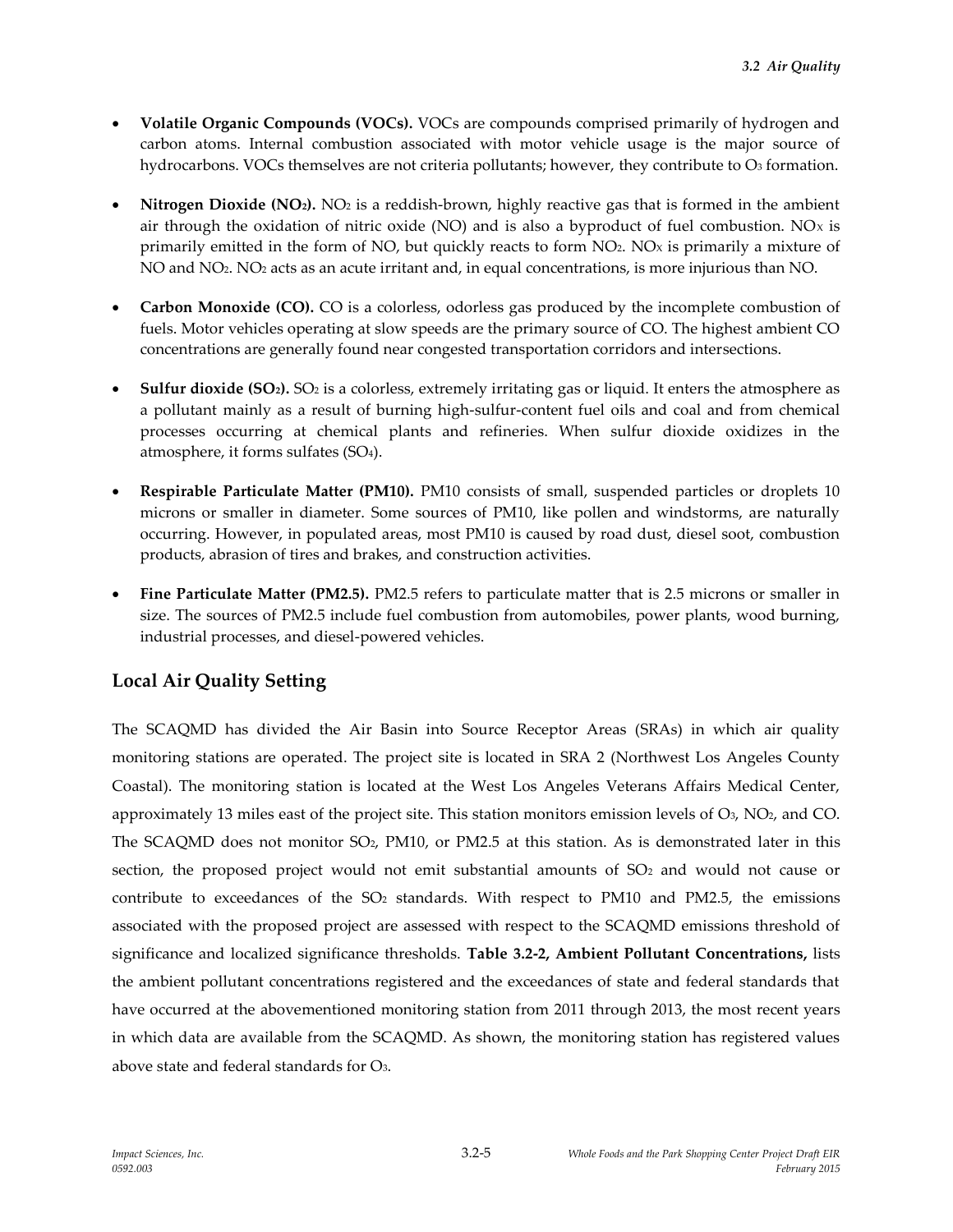|                                                  |                        |                  | Year             |                          |
|--------------------------------------------------|------------------------|------------------|------------------|--------------------------|
| Pollutant                                        | Standards <sup>1</sup> | 2011             | 2012             | 2013                     |
| OZONE (O <sub>3</sub> )                          |                        |                  |                  |                          |
| Maximum 1-hour concentration (ppm)               |                        | 0.098            | 0.093            | 0.088                    |
| Maximum 8-hour concentration (ppm)               |                        | 0.068            | 0.073            | 0.075                    |
| Number of days exceeding state 1-hour standard   | $0.09$ ppm             | 2                | $\theta$         | $\mathbf{0}$             |
| Number of days exceeding state 8-hour standard   | $0.070$ ppm            | $\theta$         | 1                | 1                        |
| Number of days exceeding federal 8-hour standard | 0.075 ppm              | $\boldsymbol{0}$ | $\theta$         | $\mathbf{0}$             |
| NITROGEN DIOXIDE (NO2)                           |                        |                  |                  |                          |
| Maximum 1-hour concentration (ppm)               |                        | 0.0813           | 0.0613           | 0.0512                   |
| Annual average concentration (ppm)               |                        | 0.0139           | 0.0137           | 0.0145                   |
| Number of days exceeding state 1-hour standard   | $0.18$ ppm             | $\mathbf{0}$     | $\boldsymbol{0}$ | $\boldsymbol{0}$         |
| <b>CARBON MONOXIDE (CO)</b>                      |                        |                  |                  |                          |
| Maximum 1-hour concentration (ppm)               |                        |                  |                  | $\overline{\phantom{a}}$ |
| Maximum 8-hour concentration (ppm)               |                        | 1.3              | 1.4              | 1.3                      |
| Number of days exceeding 1-hour standard         | $20$ ppm               | $\theta$         | $\theta$         | $\mathbf{0}$             |
| Number of days exceeding 8-hour standard         | $9.0$ ppm              | $\overline{0}$   | $\theta$         |                          |

### **Table 3.2-2 Ambient Air Pollutant Concentrations**

*Source: South Coast Air Quality Management District, "Historical Data by Year," http://www.aqmd.gov/smog/historicaldata.htm. 2015. <sup>1</sup>Parts by volume per million of air (ppm), micrograms per cubic meter of air (µg/m<sup>3</sup> ), or annual arithmetic mean (aam).*

# **Surrounding Land Uses**

The project site is located within the larger Civic Center area of Malibu, which occupies approximately 185 acres extending from PCH in the south to the base of the hillsides in the north. The project site is located adjacent to a vacant parcel to the west, commercial space to the east, a horse training facility to the north, and a commercial center to the south. Single-family residential properties are located further to the north, along the ridgeline overlooking the Civic Center area. Additional land uses in the area include Legacy Park, a passive community park, which includes an element of the City's storm water treatment system, located southwest of the project site, across Civic Center Way. Immediately to the west is the approved La Paz commercial development. The Los Angeles County Civic Center complex, which includes the Los Angeles County Sheriff's Department substation, the Malibu Branch Public Library – Malibu Branch, and the vacated Superior Court offices, is located immediately to the west of the La Paz site. The project site is also within 0.25 mile of eastbound and westbound transit stops on the Malibu Express (Metro Line 534), which provides daily public transportation services.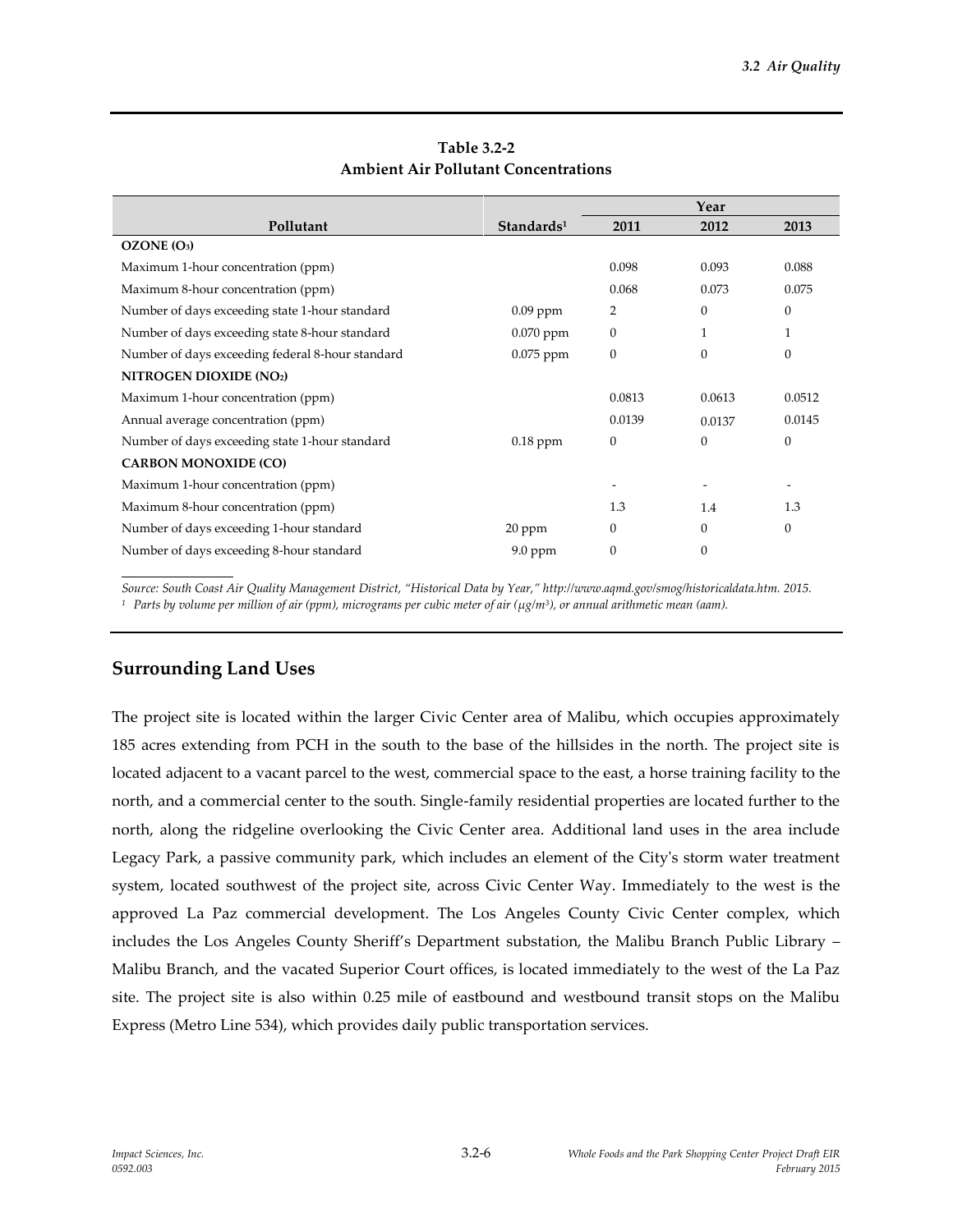## **REGULATORY FRAMEWORK**

### **Federal**

The US EPA is responsible for enforcing the federal Clean Air Act (CAA) and the National Ambient Air Quality Standards (NAAQS). The US EPA regulates emission sources that are under the exclusive authority of the federal government, such as aircraft, ships, and certain locomotives. The US EPA also maintains jurisdiction over emissions sources outside state waters (outer continental shelf), and establishes national emissions standards for vehicles. The US EPA formally classifies air basins as attainment or nonattainment based on whether the region meets or exceeds the NAAQS. As part of its enforcement responsibilities, the US EPA requires each state with areas that do not meet the NAAQS to prepare and submit a State Implementation Plan (SIP) that demonstrates the means to attain the federal standards. The SIP must integrate federal, state, and local plan components and regulations to identify specific measures to reduce pollution, using a combination of performance standards and market-based programs within the period identified in the SIP. The US EPA makes area designations for seven criteria pollutants: O3, CO, NO2, SO2, PM10, PM2.5, and lead. The status of the Los Angeles County portion of the Air Basin with respect to attainment with the NAAQS is summarized in **Table 3.2-3, Attainment Status – South Coast Air Basin (Los Angeles County).**

| Pollutant                               | Federal                  | <b>State</b>   |
|-----------------------------------------|--------------------------|----------------|
| Ozone (O <sub>3</sub> ), 8-Hour Average | Nonattainment            | Nonattainment  |
| Ozone $(O_3)$ , 1-Hour Average          |                          | Non-Attainment |
| Nitrogen Dioxide (NO2)                  | Attainment (Maintenance) | Attainment     |
| Carbon Monoxide (CO)                    | Attainment (Maintenance) | Attainment     |
| Sulfur Dioxide (SO <sub>2</sub> )       | Attainment               | Attainment     |
| Respirable Particulates (PM10)          | Nonattainment            | Nonattainment  |
| Fine Particulates (PM2.5)               | Nonattainment            | Nonattainment  |
| Lead (Pb)                               | Nonattainment            | Attainment     |
| Sulfates (SO <sub>4</sub> )             |                          | Attainment     |
| Hydrogen Sulfide (H <sub>2</sub> S)     |                          | Unclassified   |
| Vinyl Chloride                          |                          | Unclassified   |
| Visibility-Reducing Particles           |                          | Unclassified   |

**Table 3.2-3 Attainment Status – South Coast Air Basin (Los Angeles County)**

*Sources:* 

*California Air Resources Board, "Area Designations Maps/State and National," http://www.arb.ca.gov/desig/adm/adm.htm. 2015. US Environmental Protection Agency, "Air Quality Maps," http://www.epa.gov/region9/air/maps/index.html. 2015.*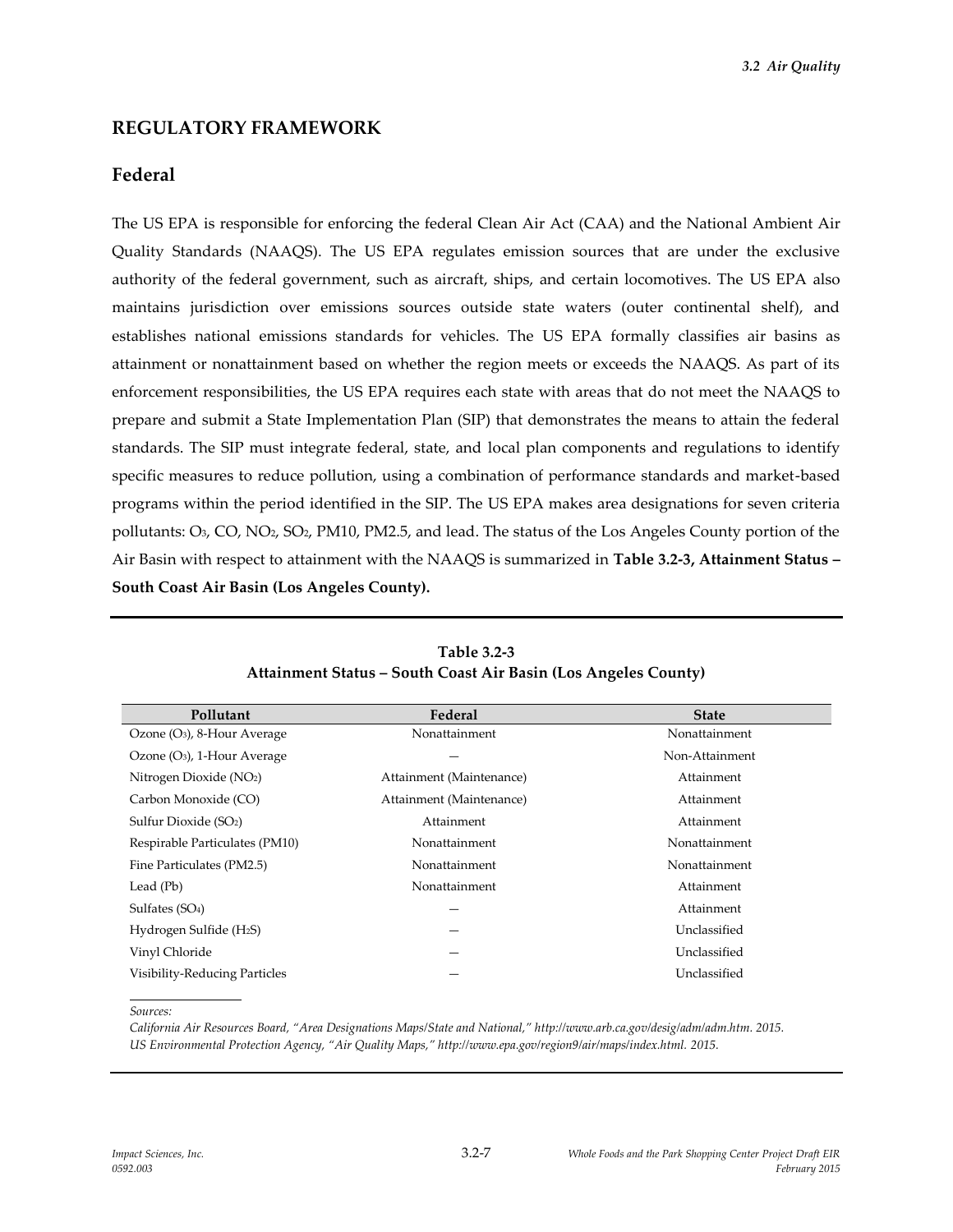In response to rapid population growth and the associated rise in motor vehicle operations, the 1990 Clean Air Act Amendments addressed tailpipe emissions from automobiles, heavy-duty engines, and diesel fuel engines. The amendments established more stringent standards for hydrocarbons, NO<sub>x</sub>, and CO emissions in order to reduce the levels of these pollutants in heavily populated areas. Under the 1990 Clean Air Act Amendments, new fuels were required to be less volatile, contain less sulfur (regarding diesel fuel), and have higher levels of oxygenates (oxygen-containing substances to improve fuel combustion). Due to the lack of a substantial reduction in hazardous emissions under the 1977 Clean Air Act, the 1990 Clean Air Act Amendments include regulations for reducing impacts from 189 listed hazardous air pollutants (HAPs), which are carcinogenic, mutagenic, and/or reproductive toxicants. The 1990 Clean Air Act Amendments also affects major stationary sources and area emissions sources requiring use of Maximum Achievable Control Technology (MACT) to reduce HAP emissions and their associated health impacts.

#### **State**

The California Air Resources Board (CARB) oversees air quality planning and control throughout California. It is primarily responsible for ensuring the implementation of the California Clean Air Act (CCAA), responding to federal CAA requirements, and regulating emissions from motor vehicles and consumer products within the state. In addition, CARB also sets health-based air quality standards and control measures for toxic air contaminants (TACs). Automobile emissions are a major focus of CARB's research as they are the largest contributor to air pollution in California. CARB establishes new standards for vehicles sold in California and for various types of equipment available commercially and sets vehicle fuel specifications to reduce vehicular emissions.

The CCAA established a legal mandate for air basins to achieve the California Ambient Air Quality Standards (CAAQS) by the earliest practical date. Health and Safety Code Section 39607(e) requires CARB to establish and periodically review area designation criteria. These designation criteria provide the basis for CARB to designate areas of the state as attainment, nonattainment, or unclassified according to state standards. CARB makes area designations for 10 criteria pollutants:  $O_3$ ,  $NO_2$ ,  $CO$ ,  $SO_2$ ,  $PM10$ ,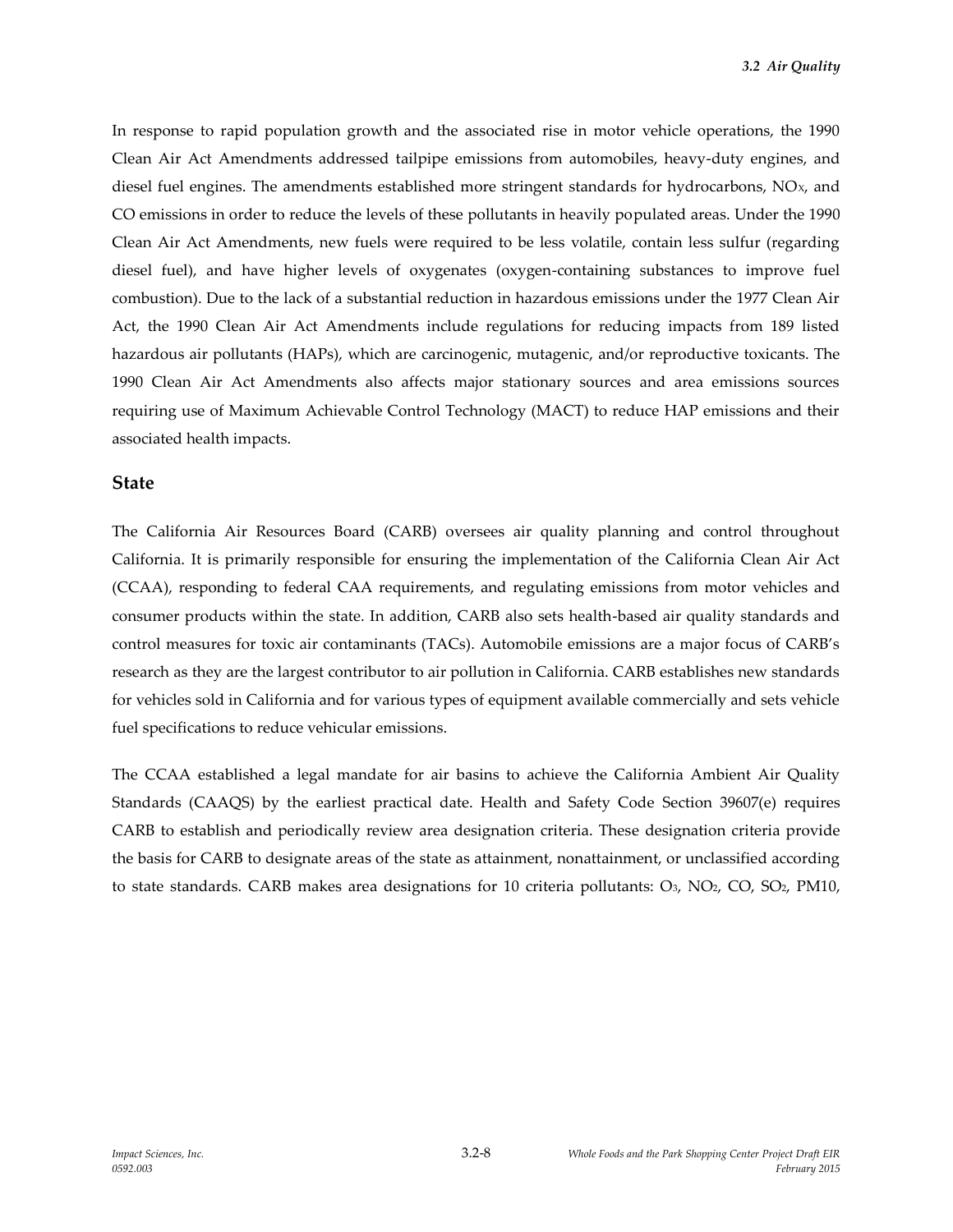PM2.5, lead, sulfates, hydrogen sulfide, and visibility-reducing particles.<sup>3</sup> The status of the Air Basin with respect to attainment with the CAAQS is summarized in **Table 3.2-3.**

In addition to the criteria pollutants discussed above, TACs are another group of pollutants of concern. Public exposure to TACs can result from emissions from normal operations, as well as accidental releases of hazardous materials during upset or spill conditions. Health effects of TACs include cancer, birth defects, neurological damage, and premature death. In 1998, CARB identified diesel particulate matter from diesel-fueled engines as a TAC. Mobile sources (including trucks, buses, automobiles, trains, ships, and farm equipment) are by far the largest source of diesel emissions. The exhaust from diesel engines includes hundreds of different gaseous and particulate components, many of which are toxic. Many of these toxic compounds adhere to the particles and, because diesel particles are very small, they penetrate deeply into the lungs.

Before California listed particulate matter from diesel engine exhaust as a TAC, it had already adopted various regulations that would reduce diesel emissions. These regulations include new standards for diesel fuel; exhaust emission standards for new diesel trucks, buses, automobiles, and utility equipment; and inspection and maintenance requirements for heavy-duty vehicles. Since listing diesel exhaust as a TAC, CARB continues to evaluate what additional regulatory action is needed to reduce public exposure. CARB promulgates airborne toxic control measures (ATCMs) for a variety of mobile and stationary sources of air pollutants. Each ATCM is codified in the California Code of Regulations. The following discusses several ATCMs that are relevant to the proposed project.

 **Airborne Toxic Control Measures to Limit Commercial Truck Idling**: In July 2004, CARB adopted an ATCM to limit motor vehicle idling within California.4 The control measure was adopted as part of a program to reduce public exposure to diesel engine particulate matter (DPM). The measure applies to all diesel-fueled vehicles over 10,000 pounds, regardless of the state in which they are registered. Effective 2008, all heavy-duty trucks are prohibited from idling to maintain comfortable sleeper berth conditions. Idling is not permitted in school areas or 100 feet from a restricted area for more than 5 minutes unless the vehicle is engaged in working activities. Consistent with the CARB ATCM, the project applicant shall comply with the measure and shall enforce a maximum idling limit of 5 minutes per truck at the loading dock area on the north side of the building. The loading dock

<sup>3</sup> California Air Resources Board, "Area Designations (Activities and Maps)," http://www.arb.ca.gov/desig/ desig.htm. 2010. According to California Health and Safety Code, Section 39608, "state board, in consultation with the districts, shall identify, pursuant to subdivision (e) of Section 39607, and classify each air basin which is in attainment and each air basin which is in nonattainment for any state ambient air quality standard." Section 39607(e) states that the State shall "establish and periodically review criteria for designating an air basin attainment or nonattainment for any state ambient air quality standard set forth in Section 70200 of Title 17 of the California Code of Regulations. California Code of Regulations, Title 17, Section 70200 does not include vinyl chloride; therefore, CARB does not make area designations for vinyl chloride.

<sup>4</sup> California Code of Regulations, Title 13, Chapter 10, Division 3, Section 2485, *Airborne Toxic Control Measure to Limit Diesel-Fueled Commercial Motor Vehicle Idling*, effective February 1, 2005.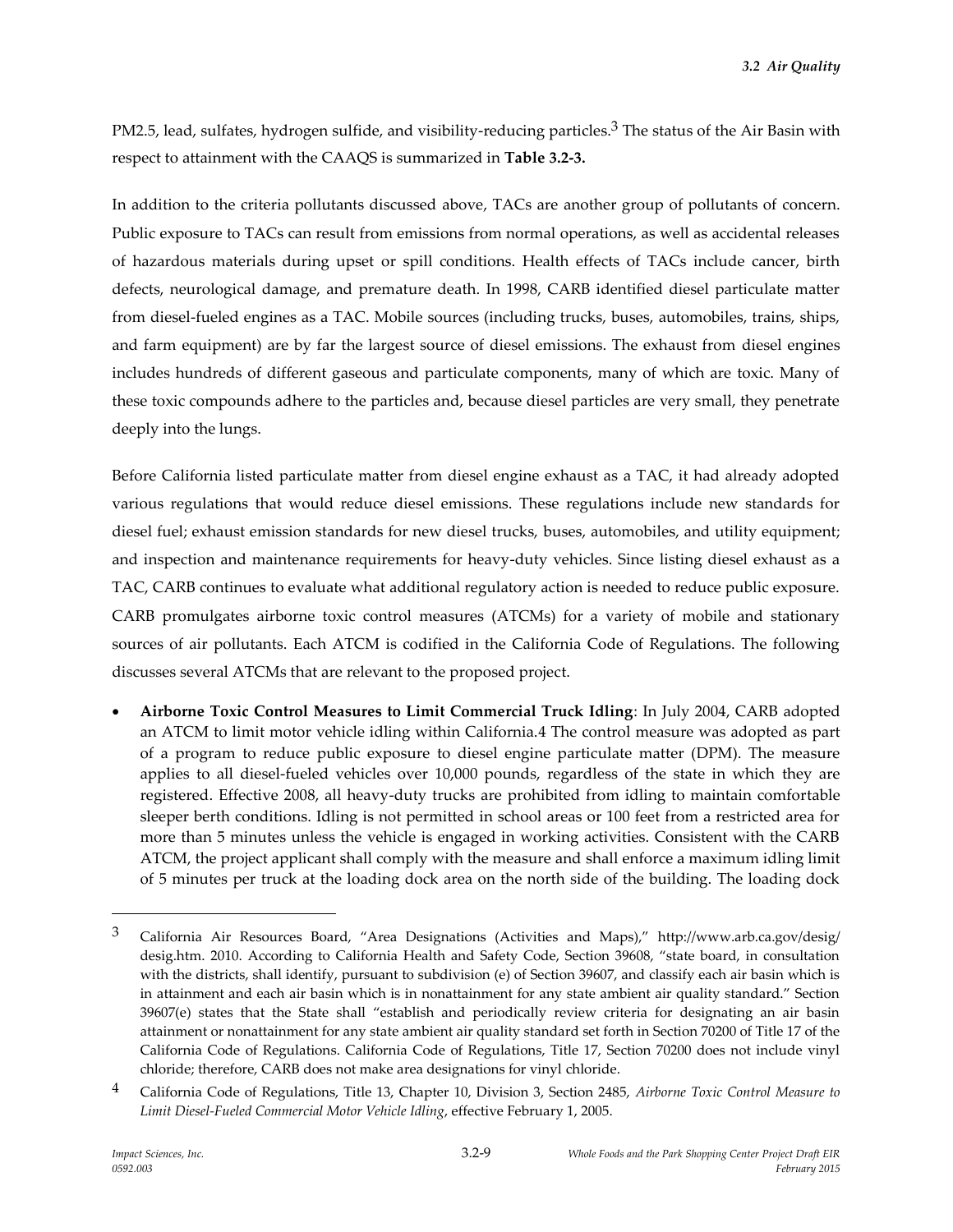area shall have an informational placard or sign indicating a 5-minute idling limit and loading dock personnel shall be properly informed and trained as necessary.

 **Airborne Toxic Control Measure for In-Use Diesel-Fueled Transport Refrigeration Units and Generator Sets**: The ATCM for in-use diesel-fueled transport refrigeration units (TRUs) and TRU generator sets targets for TRUs.<sup>5</sup> TRUs are trailer-mounted units, powered by small diesel-fueled engines, which provide chilled air to trailers carrying perishable goods (e.g., produce, meats, and prescription drugs). The measure regulates particulate matter emission rates from TRUs powered by diesel internal combustion engines that range from 9 to 36 horsepower. According to the regulation, facilities with over 20 loading dock doors must submit a detailed report specifying the types of models and quantities of TRUs that would operate at the facility. The report is filed by the equipment operator and is submitted electronically to CARB. By July 31, 2009, owners and operators of California-based TRUs are required to submit an application for a CARB identification number as part of the CARB Identification Numbering Requirements. The ATCM also applies to operators and owners of the TRUs on supply trailers whether registered out of state or in California.

The chief control measure is a gradual phase-in of low- and ultra-low-emission standard TRUs. The first phase—performance standards for low-emission TRUs—requires all TRUs that have under 25 horsepower to have an emission rate of 0.3 gram per horsepower-hour (g/hp-hr) of PM10 or less and TRUs 25 horsepower or more to have an emission rate of 0.22 g/hp-hr PM10 or less. This is referred to as the Low Emission TRU (LETRU) emission standard. The compliance schedule for the LETRU standard is as follows:

- December 31, 2008: All TRUs and TRU generator sets model year 2001 and older;
- December 31, 2009/2010/2011: All TRUs and TRU generator sets model year 2002/2003/2004 (e.g., model year 2002 is December 31, 2009; model year 2003 is December 31, 2010; and so forth);
- Model year 2005 and later do not have compliance requirements for the LETRU standard.

The ultra-low performance standard for in-use TRUs (ULETRU) applies to all future models as well as model year 2004 and older TRUs after seven years of compliance with the LETRU standard. Compliance with the ULETRU standard requires engines with 25 horsepower or more to have emission rates of 0.02 g/hp-hr PM10 or less. Compliance with the ULETRU standard for models with 25 horsepower or less must choose another compliance option. The compliance schedule for the ULETRU standard is as follows:

 December 31, 2015/2016/2017/2018: All TRUs and TRU generator sets model year 2001 and older/2002/2003/2004 (e.g., model year 2001 and older is December 31, 2015; model year 2002 is December 31, 2016; and so forth);

<sup>&</sup>lt;sup>5</sup> California Air Resources Board, "Transportation Refrigeration Unit (Reefer) ATCM," http://www.arb.ca.gov/diesel/tru/tru.htm. 2012.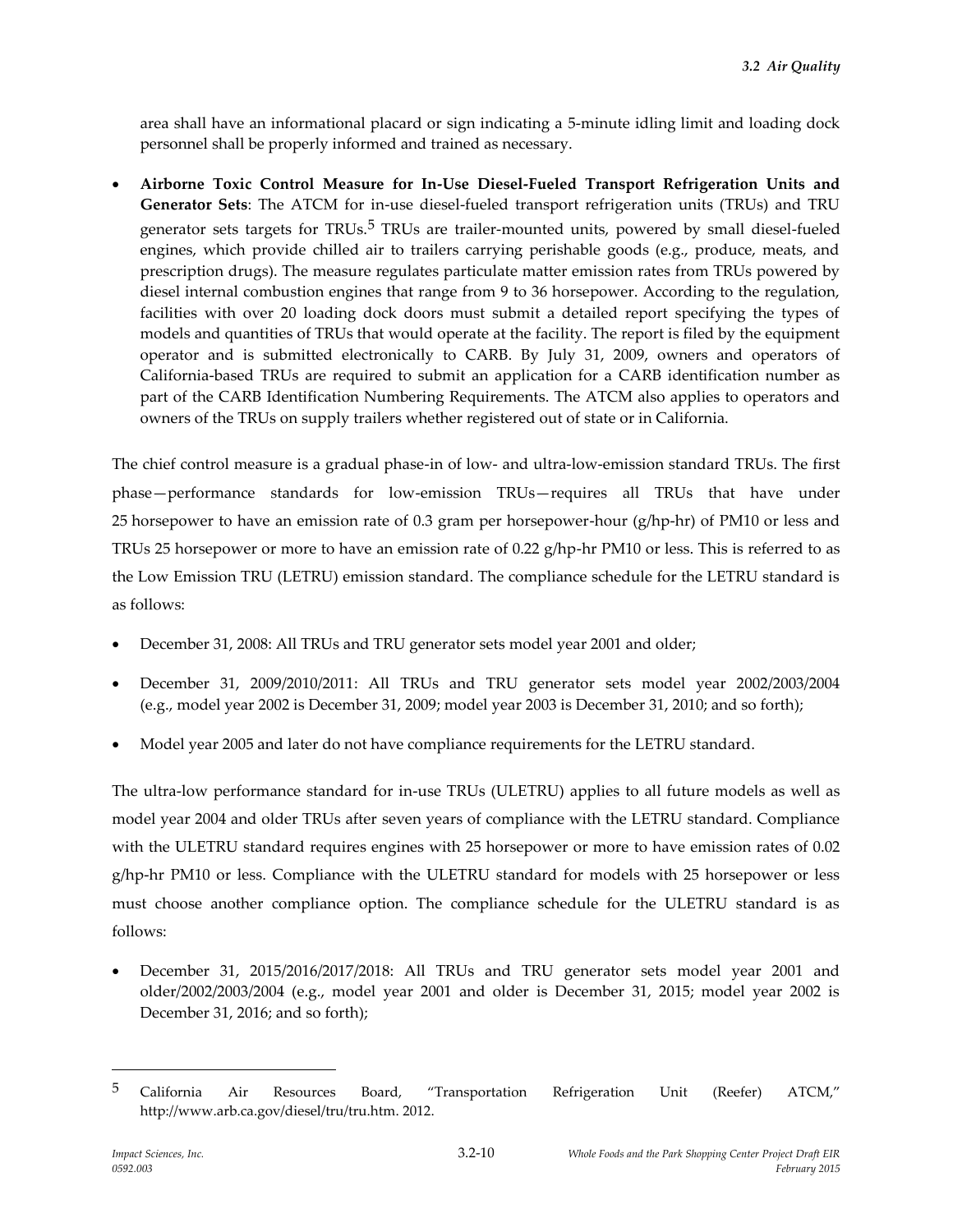- December 31, 2012: All TRUs and TRU generator sets model year 2005;
- Model year 2006 and later models shall comply with the ULETRU standard 1 year later than the prior model (e.g., model year 2006 is December 31, 2013; model year 2007 is December 31, 2014; and so forth).

Manufacturers and operators can meet these standards by producing and using engines that have been tested and certified by CARB. TRU operators can also comply by equipping or retrofitting TRU engines with the required level of Verified Diesel Emission Control Strategies.<sup>6</sup> In addition to producing and purchasing cleaner TRU engines, the measure also encourages the use of alternative technologies to diesel-fueled TRUs, such as electric standby power, cryogenic temperature control systems (or a hybrid), alternative-fuel engines, fuel-cell-powered temperature control systems, and more. Whole Foods and any of their vendors using TRUs would comply with these regulations.

## **Local**

# *South Coast Air Quality Management District*

### **Air Quality Management Plan**

The SCAQMD is required to produce air quality management plans (AQMPs) directing how the Air Basin's air quality will be brought into attainment with federal and state standards. The US EPA requires that transportation conformity budgets be established based on the most recent planning assumptions (i.e., within the last five years). Plan updates are necessary to ensure continued progress toward attainment and to avoid a transportation conformity lapse and associated federal funding losses. A multilevel partnership of governmental agencies at the federal, state, regional, and local levels implement the programs contained in these plans. Agencies involved include the US EPA, CARB, the Southern California Association of Governments (SCAG), local governments, and the SCAQMD.

Since 1979, the SCAQMD has prepared a number of AQMPs. The SCAQMD adopted the currently applicable 2012 Air Quality Management Plan (2012 AQMP) on February 1, 2012. CARB approved the 2012 AQMP as the comprehensive SIP component for the Basin on September 27, 2007. The 2012 AQMP for the Basin (and those portions of the Salton Sea Air Basin under the SCAQMD's jurisdiction) sets forth a comprehensive program to lead these areas into compliance with federal and state air quality planning requirements for ozone, PM10, and PM2.5. The 2012 AQMP demonstrates that with implementation of all feasible controls, the 24-hour PM2.5 attainment will be achieved by 2014. In addition, the South Coast Air Basin (SCAB) still exceeds the federal 8-hour ozone standard and is designated as an "extreme"

<sup>6</sup> California Air Resources Board, *Regulation for the Verification Procedure for In-use Strategies to Control Emissions from Diesel Engines*, adopted May 16, 2002.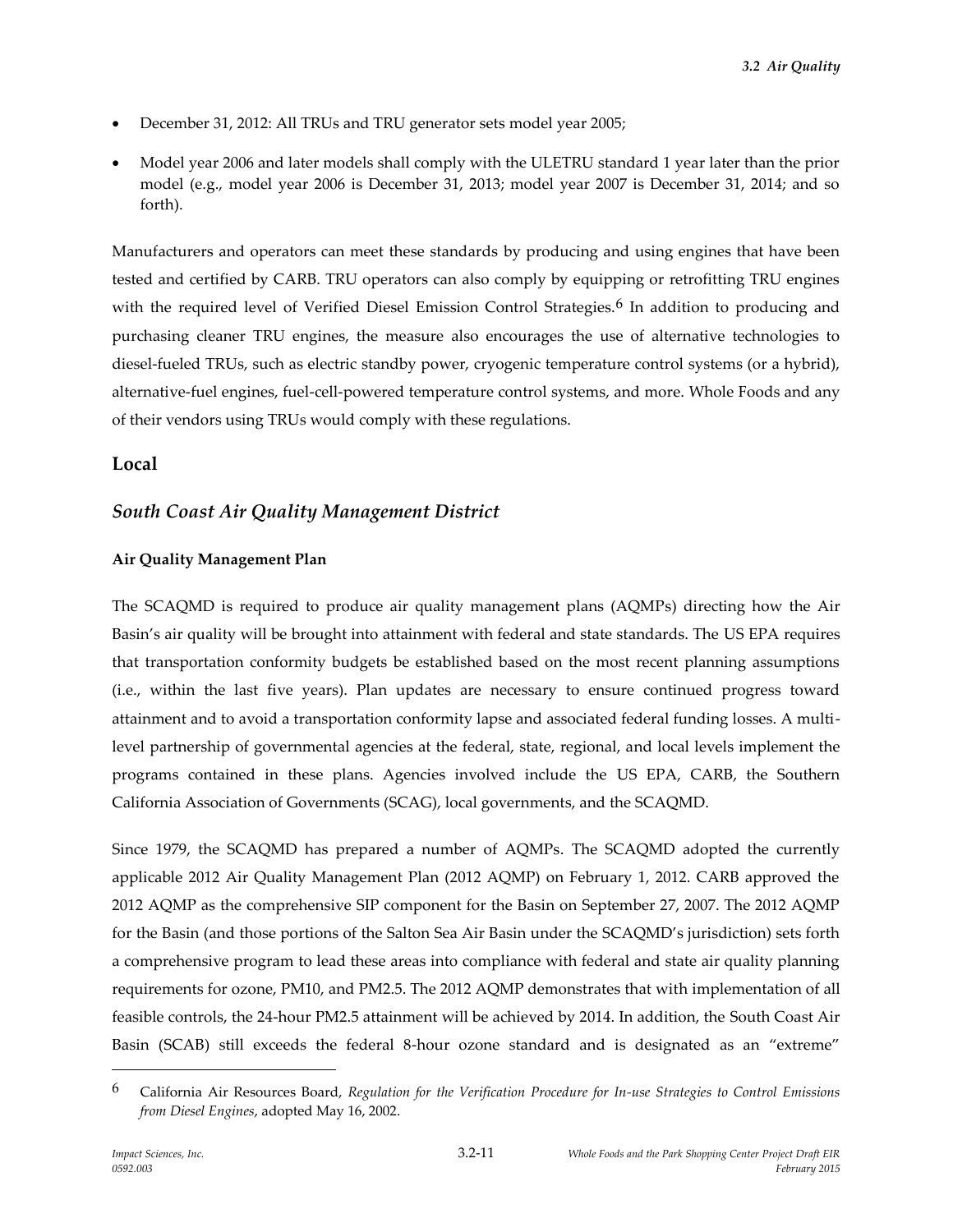nonattainment area. The rate of ozone reduction has slowed over the last several years. Therefore, a strategy focusing primarily on NOx reductions has been identified as the optimum method to achieve long-term ozone attainment objectives. Additional VOC reductions are still required to achieve ozone reduction.

#### **CEQA Handbook**

In 1993, the SCAQMD prepared its *CEQA Air Quality Handbook* (CEQA Handbook) to assist local government agencies and consultants in preparing environmental documents for projects subject to CEQA.7 The SCAQMD is in the process of developing its *Air Quality Analysis Guidance Handbook* (Guidance Handbook) to replace the CEQA Handbook. The CEQA Handbook and the Guidance Handbook describe the criteria that SCAQMD uses when reviewing and commenting on the adequacy of environmental documents. The Guidance Handbook provides the most up-to-date recommended thresholds of significance in order to determine if a project will have a significant adverse environmental impact. Other important subjects covered in the CEQA Handbook and the Guidance Handbook include methodologies for estimating project emissions and mitigation measures that can be implemented to avoid or reduce air quality impacts. Although the Governing Board of the SCAQMD has adopted the CEQA Handbook, and is in the process of developing the Guidance Handbook, the SCAQMD does not, nor intends to, supersede a local jurisdiction's CEQA procedures.<sup>8</sup>

While the Guidance Handbook is being developed, supplemental information has been adopted by the SCAQMD. These include revisions to the air quality significance thresholds and a procedure referred to as "localized significance thresholds," which has been added as a significance threshold under the *Final Localized Significance Threshold Methodology* (LST Methodology).9 The LST Methodology provides thresholds of significance for NO<sub>x</sub>, CO, PM10, and PM2.5 to evaluate localized air quality impacts that could result from the emissions of these pollutants at sensitive receptors in the vicinity of a project. In addition, the SCAQMD has recommended that lead agencies not use the screening tables in the CEQA Handbook'*s* Chapter 6 because the tables were derived using an obsolete version of CARB's mobile source emission factor inventory and are also based on outdated trip generation rates from a prior edition of the Institute of Transportation Engineer's Trip Generation Handbook.<sup>10</sup> The SCAQMD has also

<sup>7</sup> South Coast Air Quality Management District, "Air Quality Analysis Guidance Handbook," http://www.aqmd.gov/CEQA/hdbk.html. 2010.

 $8$  South Coast Air Quality Management District, "Frequently Asked CEQA Questions," http://www.aqmd.gov/ceqa/faq.html. 2010.

<sup>9</sup> South Coast Air Quality Management District, *Final Localized Significance Threshold Methodology*, 2008.

<sup>10</sup> South Coast Air Quality Management District, "CEQA Air Quality Handbook," http://www.aqmd.gov/ ceqa/oldhdbk.html. 2010.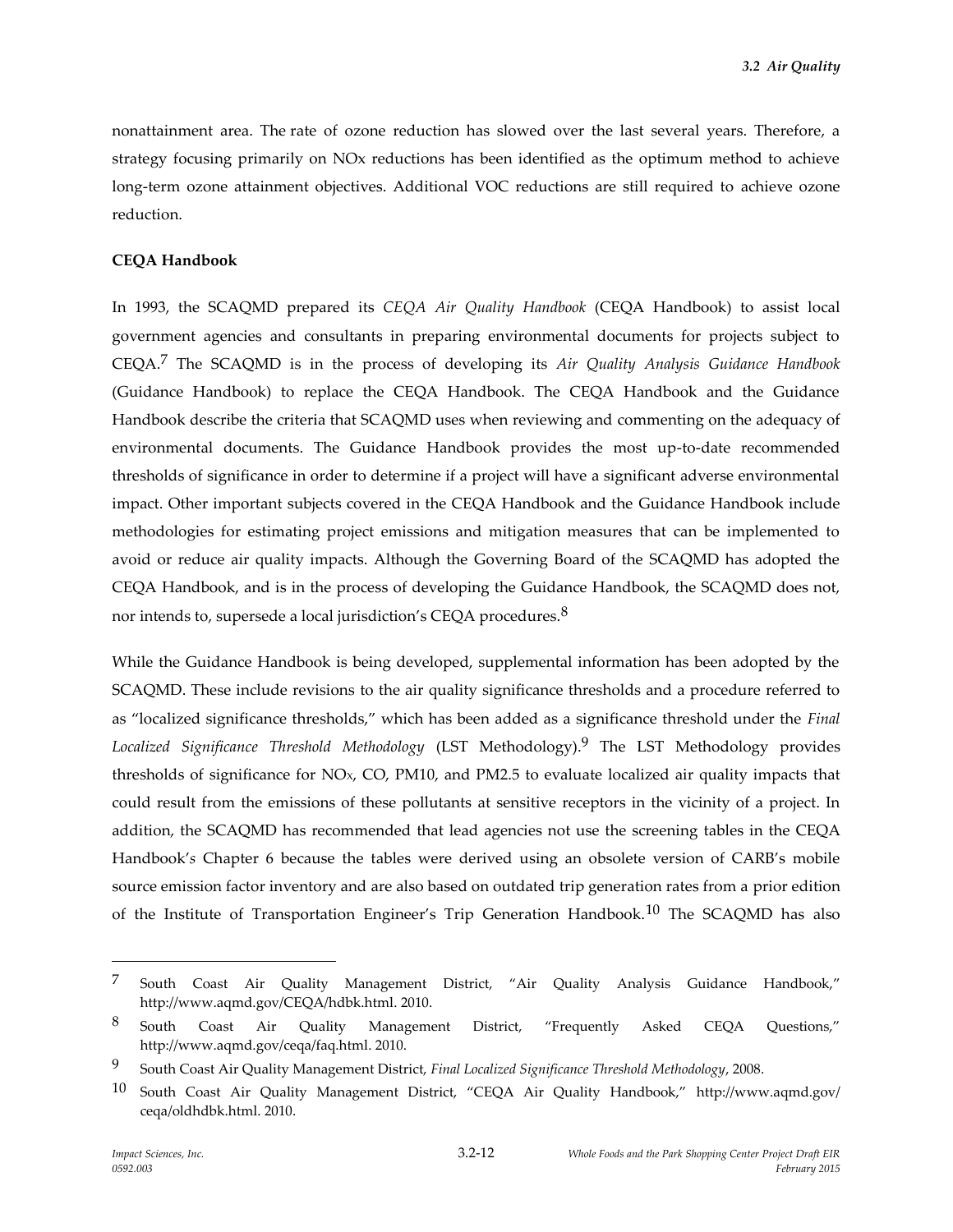recommended that lead agencies not use the on-road mobile source emission factors in Table A9-5-J1 through A9-5-L as they are obsolete, and instead recommends using on-road mobile source emission factors approved by CARB.11 The outdated and obsolete information were not used in this analysis. The applicable portions of the CEQA Handbook, the Guidance Handbook, and other revised methodologies were used in preparing the air quality analysis in this section, as discussed and referenced later in this section.

### **Rules and Regulations**

The SCAQMD primarily regulates emissions from stationary sources such as manufacturing and power generation. Mobile sources such as buses, automotive vehicles, trains, and airplanes are largely not within the SCAQMD's jurisdiction and within the regulatory jurisdiction of CARB and the US EPA. In order to achieve air quality standards, the SCAQMD adopts an AQMP that serves as a guideline to bring pollutant concentrations into attainment with federal and state standards. The SCAQMD determines if certain rules and control measures are appropriate for their specific region according to technical feasibility, cost effectiveness, and the severity of nonattainment. Once the SCAQMD has adopted the proper rules, control measures, and permit programs, it is responsible to implement and enforce compliance with those rules, control measures, and programs. These rules not only regulate the emissions of the federal and state criteria pollutants but also TACs and acutely hazardous materials. The rules are also subject to ongoing refinement by the SCAQMD. The SCAQMD rules that may be applicable to the proposed project include, but are not limited, to the following:

- **Rule 402 (Nuisance):** This rule states that a person shall not discharge from any source whatsoever such quantities of air contaminants or other material which cause injury, detriment, nuisance, or annoyance to any considerable number of persons or to the public, or which endanger the comfort, repose, health or safety of any such persons or the public, or which cause, or have a natural tendency to cause, injury or damage to business or property.
- **Rule 403 (Fugitive Dust):** This rule requires fugitive dust sources to implement Best Available Control Measures for all sources and all forms of visible particulate matter are prohibited from crossing any property line. SCAQMD Rule 403 is intended to reduce PM10 emissions from any transportation, handling, construction, or storage activity that has the potential to generate fugitive dust (see also Rule 1186).
- **Rule 1113 (Architectural Coatings):** This rule requires manufacturers, distributors, and end-users of architectural and industrial maintenance coatings to reduce VOC emissions from the use of these coatings, primarily by placing limits on the VOC content of various coating categories.

<sup>11</sup> South Coast Air Quality Management District, "EMFAC 2007 (v2.3) Emission Factors (On-Road)," http://www.aqmd.gov/CEQA/handbook/onroad/onroad.html. 2010.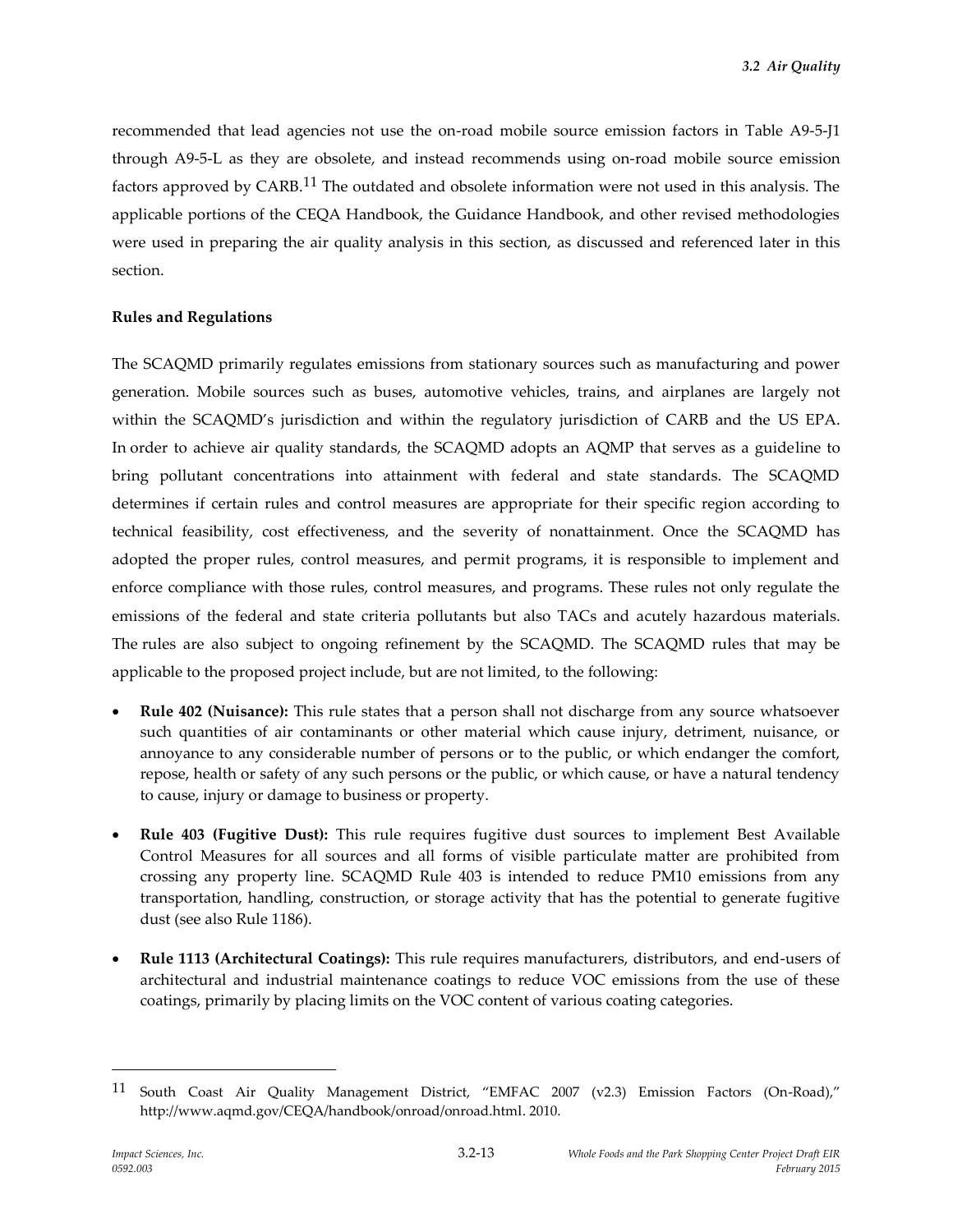- **Rule 1146 (Emissions of Oxides of Nitrogen from Industrial, Institutional, and Commercial Boilers, Steam Generators, and Process Heaters):** This rule requires boilers, steam generators, and process heaters of equal to or greater than 5 million Btu per hour rated heat input capacity used in all industrial, institutional, and commercial operations to meet  $NOx$  emissions limits as specified in this rule.
- **Rule 1146.1 (Emissions of Oxides of Nitrogen from Small Industrial, Institutional, and Commercial Boilers, Steam Generators, and Process Heaters):** This rule requires boilers, steam generators, and process heaters that are greater than 2 million Btu per hour and less than 5 million Btu per hour rated heat input capacity used in any industrial, institutional, or commercial operation to meet NO<sub>x</sub> emissions limits as specified in this rule.
- **Rule 1146.2 (Emissions of Oxides of Nitrogen from Large Water Heaters and Small Boilers and Process Heaters):** This rule requires manufacturers, distributors, retailers, refurbishers, installers and operators of new and existing units to reduce NO<sub>x</sub> emissions from natural gas-fired water heaters, boilers, and process heaters as defined in this rule.
- **Rule 1186 (PM10 Emissions from Paved and Unpaved Roads, and Livestock Operations):** This rule applies to owners and operators of paved and unpaved roads and livestock operations. The rule is intended to reduce PM10 emissions by requiring the clean-up of material deposited onto paved roads, use of certified street sweeping equipment, and treatment of high-use unpaved roads (see also Rule 403).

Stationary emissions sources are regulated through SCAQMD's permitting process. Through this permitting process, SCAQMD monitors the amount of stationary emissions being generated and uses this information in developing AQMPs.

# *City of Malibu General Plan*

The City of Malibu General Plan identifies goals and policies relating to improving the safety and health of the community. In general, the City's General Plan supports the SCAQMD's mission to protect public health and welfare from the adverse effects of air pollution, but it does not list any specific thresholds for assessing the significance of a project's emissions. As such, this analysis relies on the thresholds put forth by the SCAQMD.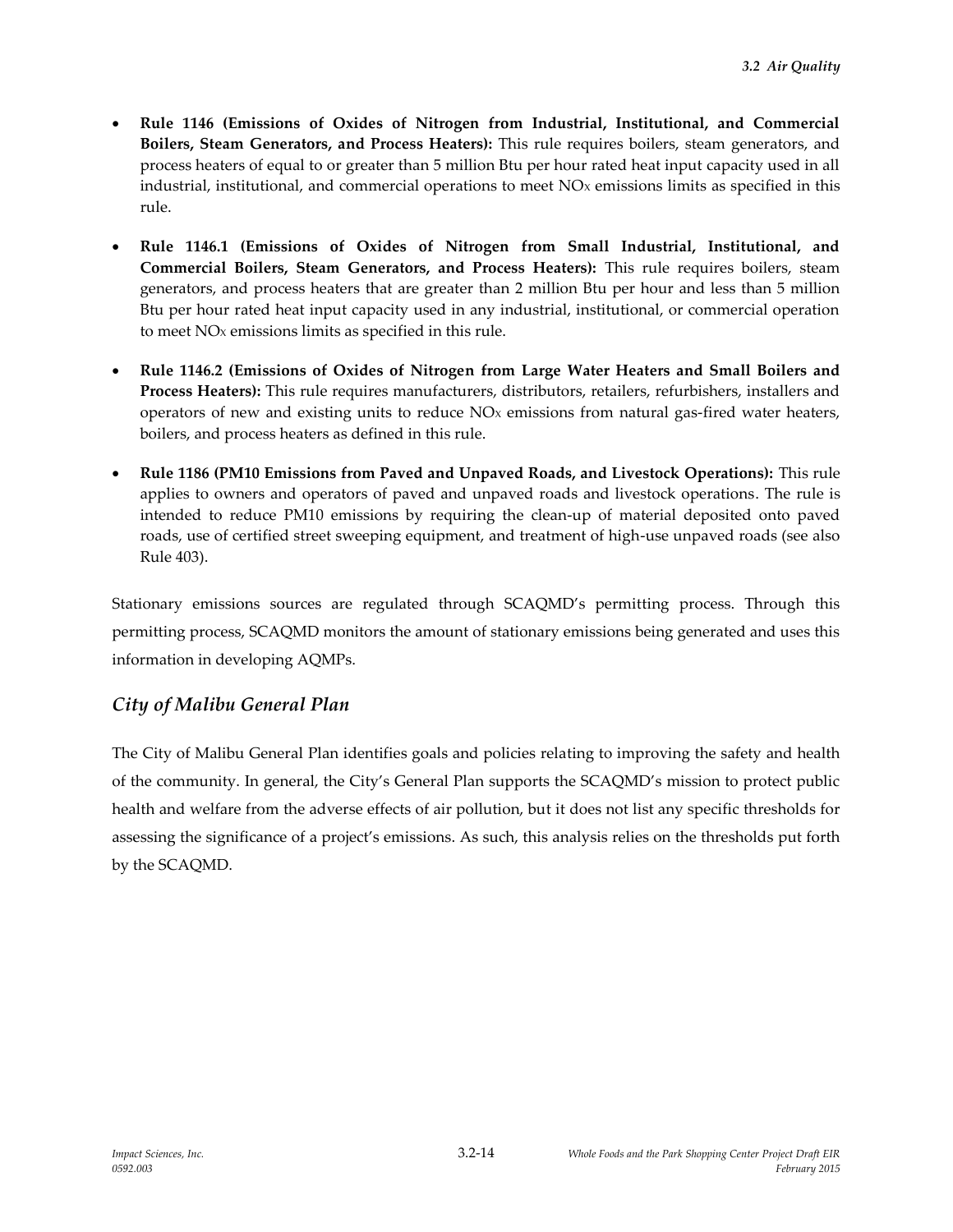# **ENVIRONMENTAL IMPACTS**

# **Thresholds of Significance**

The following thresholds for determining the significance of impacts related to aesthetics are contained in the environmental checklist form contained in Appendix G of the most recent update of the *CEQA Statutes and Guidelines*. Impacts related to air quality are considered significant if the proposed project would:

- Conflict with or obstruct implementation of the applicable air quality plan;
- Violate any air quality standard or contribute substantially to an existing or projected air quality violation;
- Result in a cumulatively considerable net increase of any criteria pollutant for which the project region is non-attainment under an applicable federal or state ambient air quality standard (including releasing emissions which exceed quantitative thresholds for ozone precursors);
- Expose sensitive receptors to substantial pollutant concentrations; or
- Create objectionable odors affecting a substantial number of people.

The *State CEQA Guidelines* Section 15064.7 provides that the significance criteria established by the applicable air quality management district or air pollution control district, when available, may be relied upon to make determinations of the significance of a project's emissions. The SCAQMD CEQA Handbook and related guidelines provide thresholds for assessing the significance of criteria air pollutant emissions from construction and operation. An exceedance of the SCAQMD thresholds could result in a potentially significant air quality impact. Therefore, the proposed project would result in a potentially significant impact to air quality if it would:

- Conflict with or obstruct implementation of the applicable air quality plan;
- Generate total criteria pollutant emissions during construction or operation (direct and indirect) in excess of the thresholds given in **Table 3.2-4, SCAQMD Regional Emissions Significance Thresholds**;
- Expose sensitive receptors to substantial pollutant concentrations by:
	- Exceeding the localized significance thresholds (as shown in **Table 3.2-5, SCAQMD Localized Significance Thresholds)**,
	- Causing or contributing to the formation of CO Hotspots, or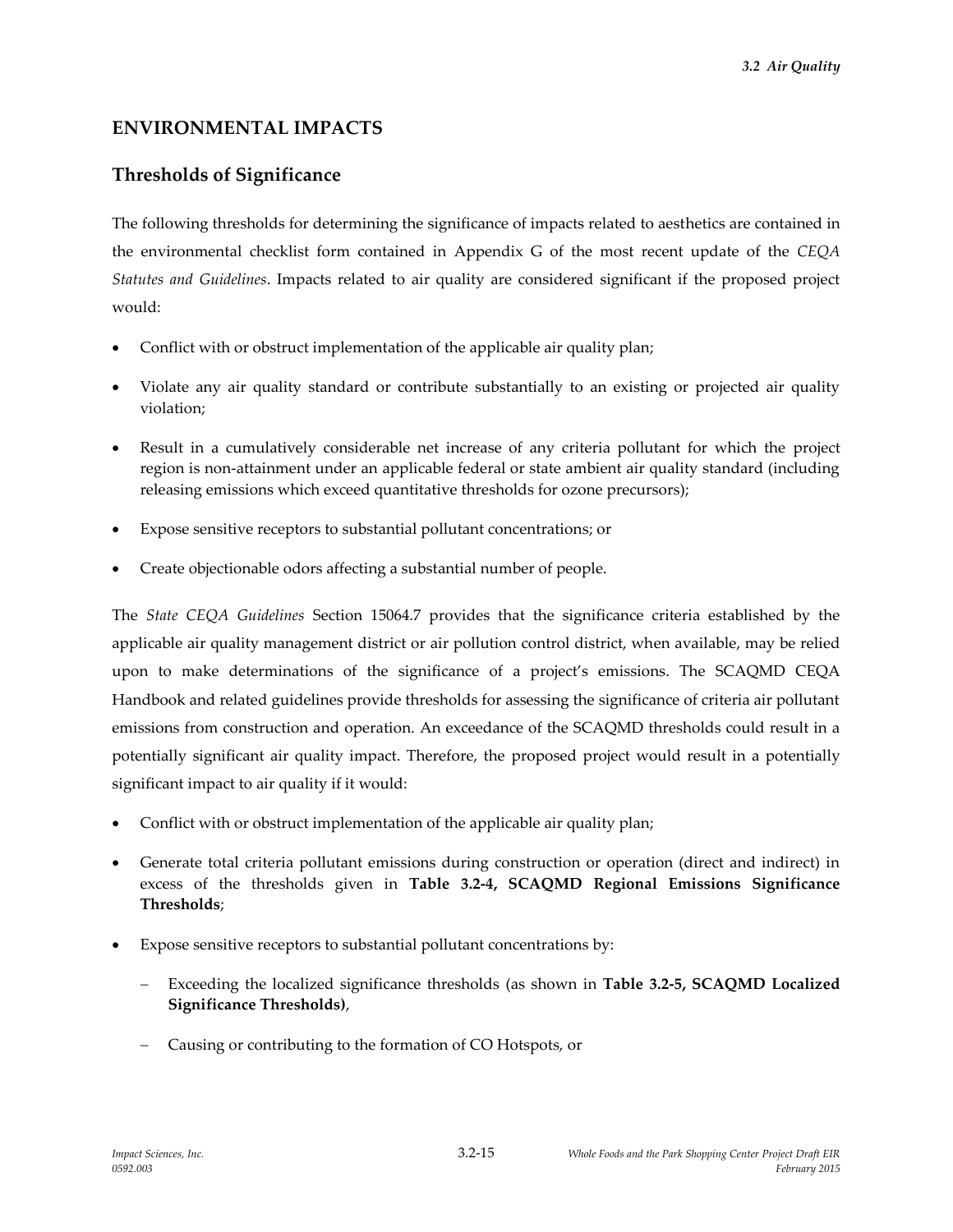- Result in an incremental increase in cancer risk greater than or equal to 10 in 1 million, a cancer burden greater than 0.5 excess cancer cases (in areas where the incremental increase in risk is greater than 1 in 1 million), and/or a Hazard Index (HI) (non-cancerous) greater than or equal to 1.
- Expose sensitive receptors to objectionable odors affecting a substantial number of people.

|              |     |     |     | Pollutant (pounds per day) |             |              |
|--------------|-----|-----|-----|----------------------------|-------------|--------------|
| Phase        | VOC | NOx |     | SO <sub>x</sub>            | <b>PM10</b> | <b>PM2.5</b> |
| Construction | 75  | 100 | 550 | 150                        | 150         | 55           |
| Operational  | 55  | 55  | 550 | 150                        | 150         | 55           |

**Table 3.2-4 SCAQMD Regional Emissions Significance Thresholds**

*Source: South Coast Air Quality Management District, Air Quality Significance Thresholds, 2012.*

### **Table 3.2-5 SCAQMD Localized Significance Thresholds**

|                                  |     | Pollutant (pounds per day) $1$ |      |              |
|----------------------------------|-----|--------------------------------|------|--------------|
| Localized Significance Threshold | NOx |                                | PM10 | <b>PM2.5</b> |
| Construction                     | 250 | 4.383                          | 84   | 29           |
| Operational                      | 250 | 4.383                          |      |              |

*Source: South Coast Air Quality Management District, Final Localized Significance Threshold Methodology, 2008, Appendix C. <sup>1</sup> The LST thresholds contained in the SCAQMD lookup tables are for a 5-acre project site in SRA 2, at 200 meters.* 

If the emissions from the proposed project exceed the regional emissions significance thresholds shown in **Table 3.2-4**, the proposed project would also result in a cumulatively considerable contribution to air quality impacts and would be considered cumulatively significant even if the project in general conforms to the applicable AQMP.

Localized significance thresholds are based on the size and location of the proposed project and the distance from the project site to the nearest sensitive receptors. The project site is in SRA 2 and covers just under 6 acres. The nearest sensitive receptor is a residence approximately 240 meters to the northwest of project site. The applicable localized significance thresholds are shown in **Table 3.2-5**. A significant impact would occur during construction or operation if on-site emissions exceed the thresholds shown below.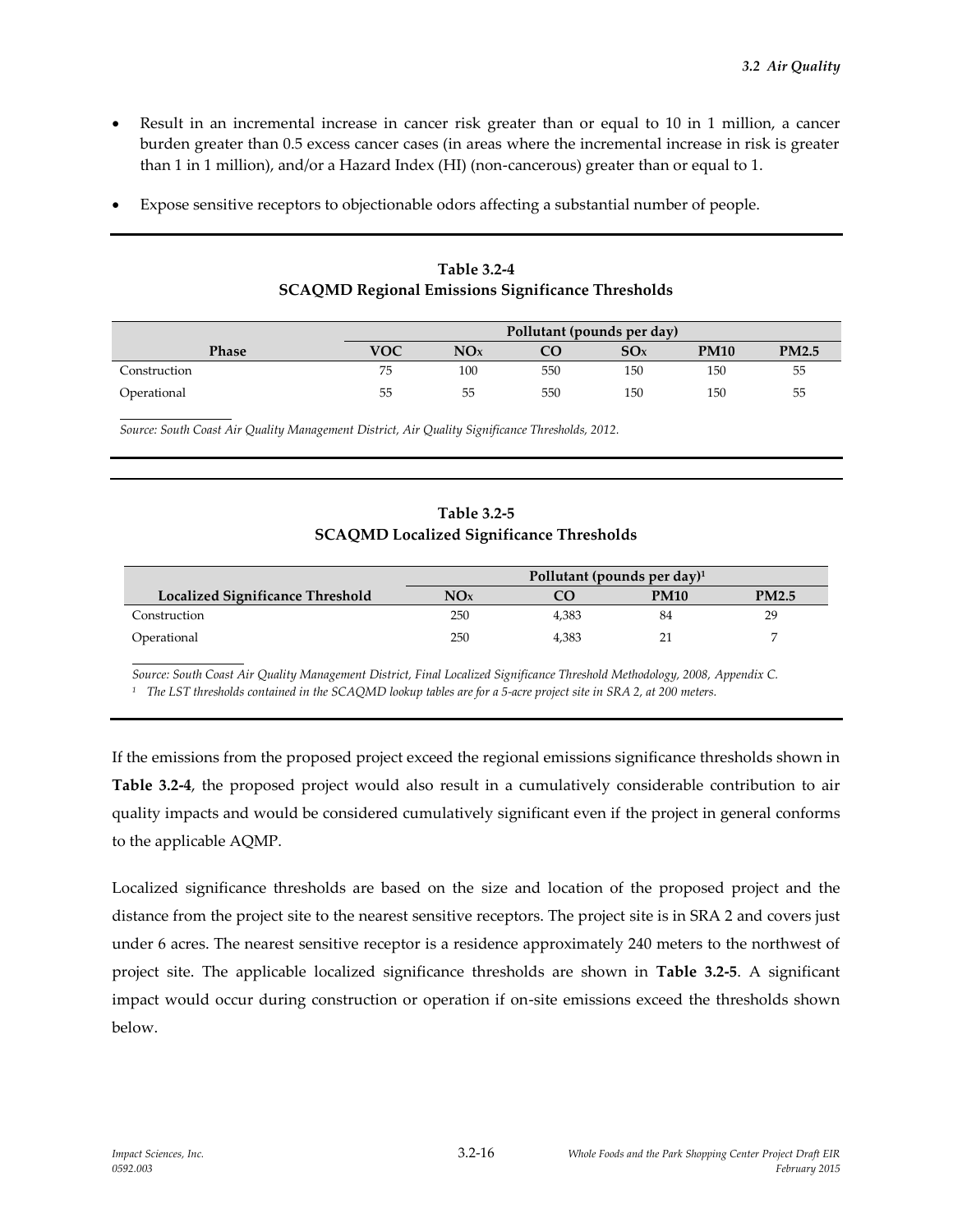*3.2 Air Quality*

### **Methodology**

The SCAQMD provides methodologies for evaluating the significance of impacts from a project's construction and operational emissions. The methodologies are described in the SCAQMD CEQA Handbook and Guidance Handbook. The SCAQMD thresholds of significance apply to all sources of air pollutants, including equipment and businesses not directly regulated by the SCAQMD and motor vehicles. Emissions modeling were conducted using the California Emissions Estimator Model (CalEEMod) and information provided in the CalEEMod *User's Guide*. 12 CalEEMod is a program that calculates air pollutant emissions from land use sources and incorporates the CARB on-road and off-road vehicle emissions models. The model also incorporates factors specific to air basins in California, such as vehicle fleet mixes.

Air quality impacts are estimated based on information and estimated activity levels of project construction and operation. Construction of the proposed project would be completed over a period of 16 to 18 months, with full occupancy targeted for 2018. Default assumptions included in CalEEMod were used for the construction fleet makeup and equipment list. The proposed project would not include substantial stationary sources of emissions. Mobile source emissions from vehicles traveling to and from the project site would generate the bulk of the operational emissions. The mobile source emissions are based on the trip rates provided in the traffic report for the proposed project.

The potential for the proposed project to cause health impacts is assessed in accordance with land use planning recommendations described in CARB's *Air Quality and Land Use Handbook*. 13 The purpose of the *Air Quality and Land Use Handbook* is to provide information that helps keep vulnerable populations out of harm's way with respect to nearby sources of air pollution. Other sources of information relied upon are provided as footnote citations where applicable. Emission calculations conducted for the proposed project are contained in **Appendix 3.2**.

### **Impact Analysis**

#### **Threshold 3.2-1 Conflict with or obstruct implementation of the applicable air quality plan.**

The 2012 AQMP, discussed previously, was prepared to accommodate growth, to reduce the levels of pollutants within the areas under the jurisdiction of the SCAQMD, to return clean air to the region, and to minimize the impact on the economy. Projects that are determined to be consistent with the AQMP

<sup>12</sup> South Coast Air Quality Management District, *California Emissions Estimator Model User's Guide*, 2014. The model and User's Guide may be downloaded from the following website: http://www.caleemod.com.

<sup>13</sup> California Air Resources Board, *Air Quality and Land Use Handbook: A Community Health Perspective*, 2005. The document may be downloaded from the following website: http://www.arb.ca.gov/ch/landuse.htm.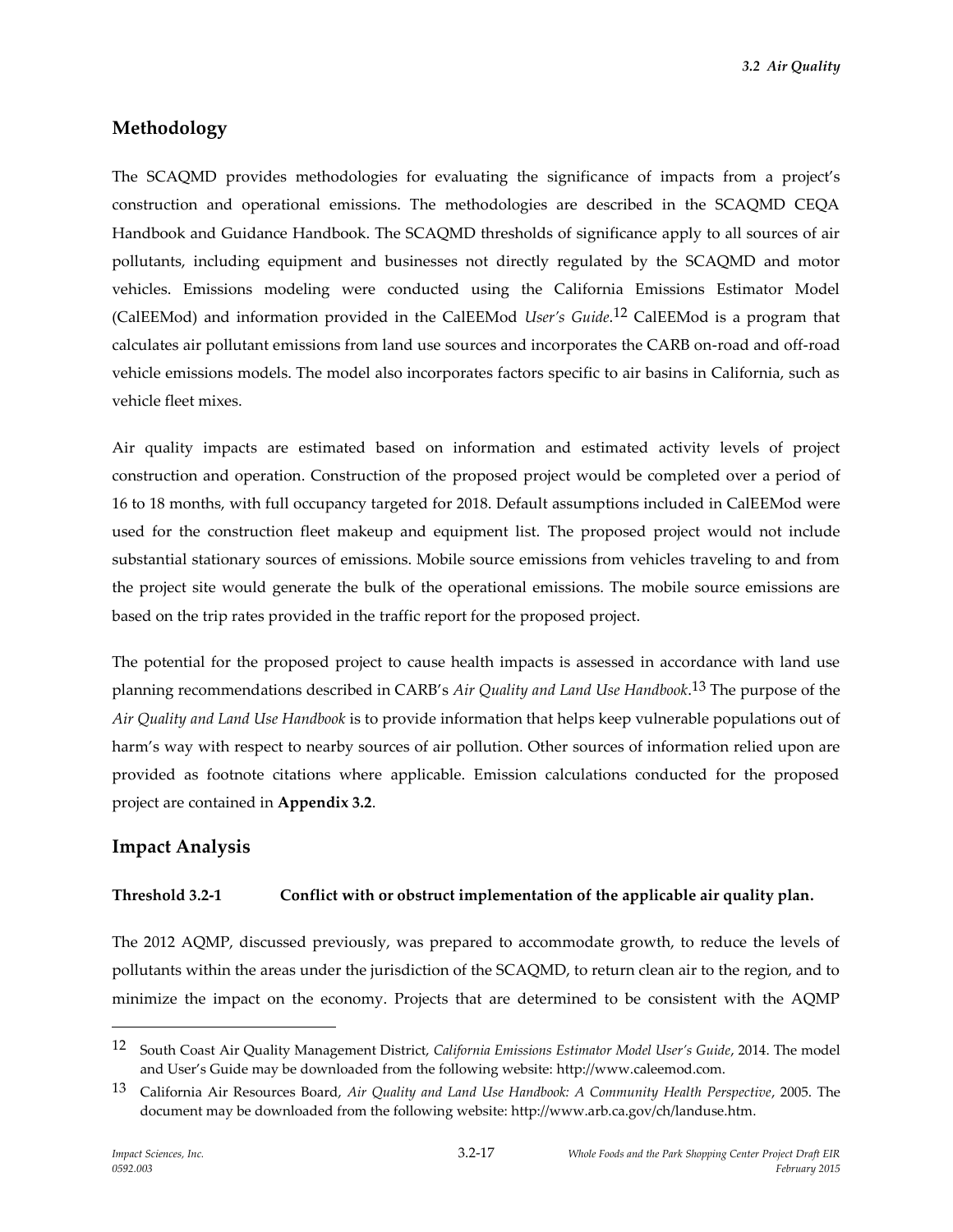would not interfere with attainment because the growth associated with the projects is included in the growth projections utilized in the formulation of the AQMP. Therefore, projects, uses, and activities that are consistent with the applicable assumptions used in the development of the AQMP would not jeopardize attainment of the air quality levels identified in the AQMP, even if they exceed the SCAQMD's recommended daily emissions thresholds.

Consistency with the assumptions in the 2012 AQMP is established by demonstrating that the proposed project is consistent with the land use plan that was used to generate the growth forecast used in the development of the 2012 AQMP. The 2012 AQMP based its assumptions on growth forecasts contained in the SCAG *2012-2035 Regional Transportation Plan/Sustainable Communities Strategy* (2012 RTP/SCS).14 The 2012 RTP/SCS is based on growth assumptions through 2035 developed by each of the cities and counties in the SCAG region. According to the SCAG 2012 RTP growth projection data, the City of Malibu is projected to have an employment population of 8,900 in 2020.<sup>15</sup> Existing employment data from the California Employment Development Department indicates that the City of Malibu has an employment population of approximately 7,500 as of February 2014.<sup>16</sup> The proposed project would add approximately 94 full time equivalent jobs at full occupancy in 2018. The proposed project would not increase the employment population levels above those that have been projected for the City in 2020 and would not exceed the growth assumptions in the AQMP. Thus, the proposed project would be considered consistent with the air quality-related regional plans, and would not have a long-term impact on the region's ability to meet state and federal ambient air quality standards. Accordingly, the proposed project complies with the second consistency criterion. The proposed project would have a less than significant impact.

### *Mitigation Measures*

No mitigation measures are required.

# *Residual Impacts*

Impacts would be less than significant.

<sup>14</sup> South Coast Air Quality Management District, *Final 2012 Air Quality Management Plan*, 2012.

<sup>15</sup> Southern California Association of Governments, *2012-2035 Regional Transportation Plan/Sustainable Communities Strategy*, 2012.

<sup>16</sup> California Employment Development Department, http://www.labormarketinfo.edd.ca.gov/cgi/dataanalysis/labForceReport.asp?menuchoice=LABFORCE, 2014.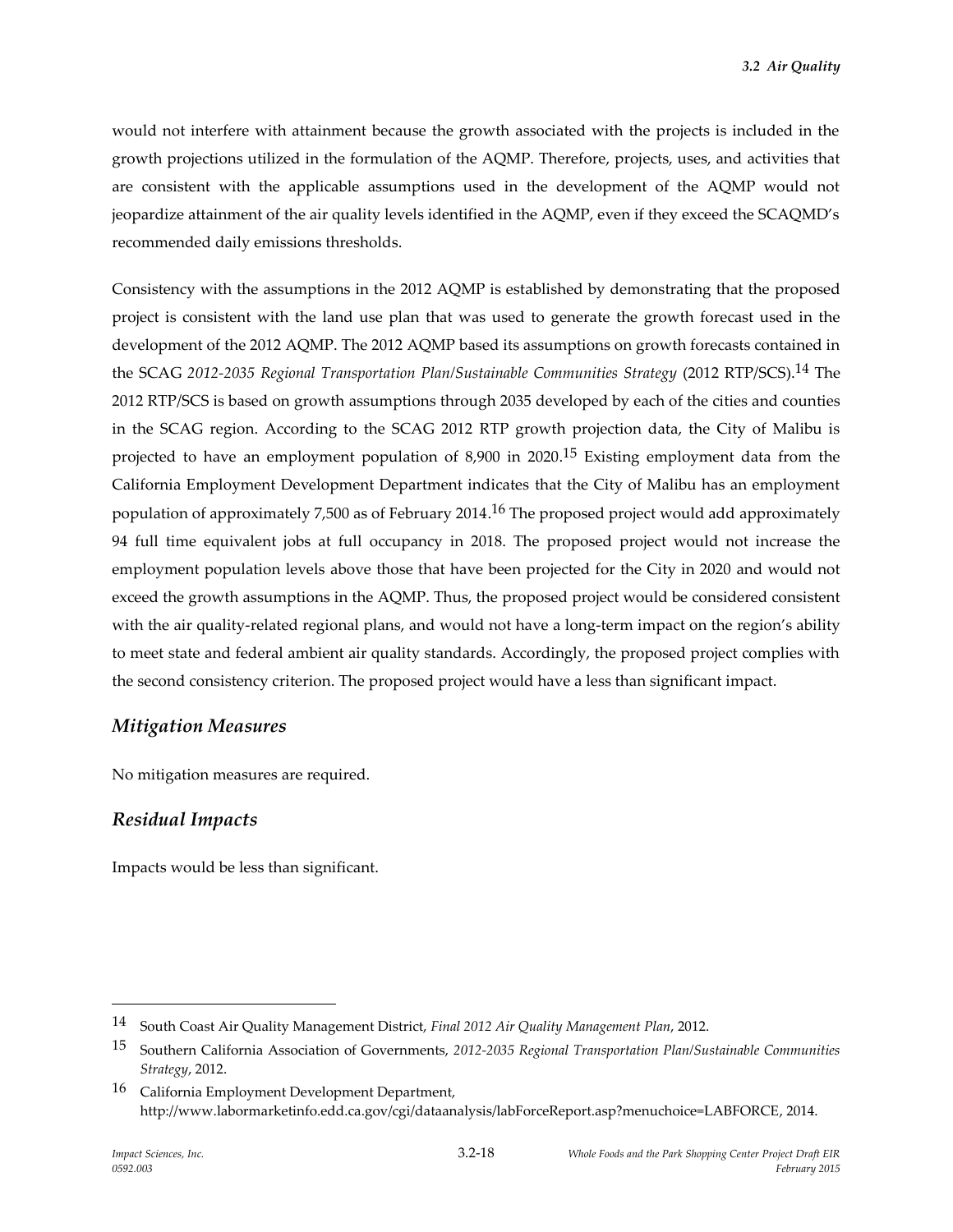# **Threshold 3.2-2 Generate total criteria pollutant emissions during construction or operation (direct and indirect) in excess of the thresholds given in Table 3.2-4, SCAQMD Regional Emissions Significance Thresholds.**

#### **Construction Emissions**

A project's construction emissions are generated as a result of operation of mobile equipment and motor vehicles, disturbance of soil, and application of architectural coatings and asphalt paving. As indicated in **Table 3.2-4**, the SCAQMD has established construction thresholds of significance for VOC, NO<sub>x</sub>, CO, SO<sub>x</sub>, PM10, and PM2.5. The project site is approximately 6 acres, and is currently undeveloped. It is anticipated the project construction would commence subsequent to completion of the first phase of the Civic Center Wastewater Treatment Facility (CCWTF) and have a duration of 12 to 14 months, with full occupancy targeted for 2018. Construction activities would include grading, paving, building construction, and architectural coating sub-phases. Grading would require the net import of approximately 5,251 cubic yards of fill material. A total of 38,400 square feet of regional shopping center space would be built, anchored by a Whole Foods grocery store and including paved parking for 220 vehicles. The remaining space would be landscaped as a park-like setting with outdoor seating areas, two children's play areas (an accessible playground and a sensory park), and a community garden.

Based on the above information, **Table 3.2-6, Unmitigated Construction Emissions**, presents the estimated maximum daily emissions associated with the proposed project. Construction emissions include all emissions associated with the construction equipment, grading activities including fill material import, worker trips, and on-road diesel trucks. The estimated emissions are considered to be conservative; that is, the emissions presented below in **Table 3.2-6** likely over-predict the actual emissions that would occur during project construction. This is due to the model's worst-case assumption that all construction equipment is operating simultaneously for the entire day during each day of the construction period. In reality, construction equipment often operates only for a portion of the workday, and is not necessarily used every day so that at any given time only some pieces of the total fleet are operating. As indicated below, emissions would not exceed the SCAQMD's significance thresholds during any year of construction.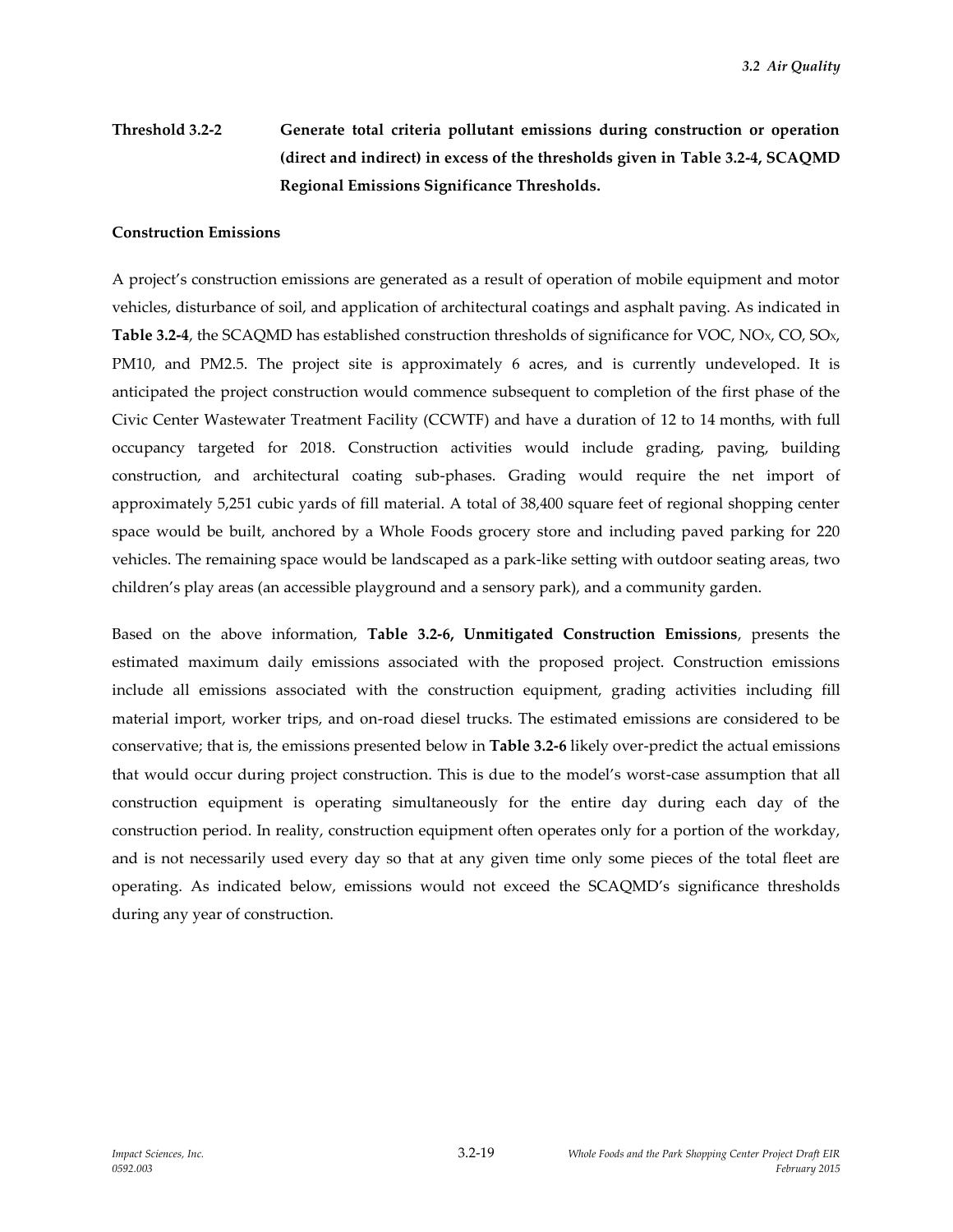|                           |       |       |       | Maximum Emissions in Pounds per Day |             |              |
|---------------------------|-------|-------|-------|-------------------------------------|-------------|--------------|
| <b>Construction Year</b>  | VOC   | NOx   | CO    | SOx                                 | <b>PM10</b> | <b>PM2.5</b> |
| 2016                      | 6.32  | 44.72 | 35.11 | 0.06                                | 8.44        | 5.07         |
| 2017                      | 36.92 | 26.98 | 23.55 | 0.04                                | 2.46        | 1.81         |
| <b>SCAQMD Threshold:</b>  | 75    | 100   | 550   | 150                                 | 150         | 55           |
| <b>Exceeds Threshold?</b> | NO    | NΟ    | NΟ    | NΟ                                  | NO          | NΟ           |

### **Table 3.2-6 Unmitigated Construction Emissions**

Source: Impact Sciences, Inc., 2015. Emissions calculations are provided in Appendix 3.2.

*Note: Totals in the table may not appear to add exactly due to rounding in the computer model calculations.*

#### **Operational Emissions**

The proposed project would develop a regional shopping center consisting of five separate buildings totaling approximately 38,400 square feet. The center would be anchored by a Whole Foods grocery store, and would also provide a variety and goods and services, including restaurant space. Operational emissions would be generated by both stationary and mobile sources as a result of normal day-to-day activity on the site after occupation. Stationary emissions would be generated by the consumption of natural gas for space and water heating devices, the operation of landscape maintenance equipment, and from the use of consumer products. Mobile emissions would be generated by motor vehicles traveling to and from the project site. Daily operational emissions were calculated using the data and methodologies identified in the SCAQMD's CEQA Handbook and the CalEEMod program.

Trip generation rates used in CalEEMod were obtained from data contained in the traffic study completed for the proposed project, included in **Appendix 3.13**. For the purposes of the CalEEMod model, the proposed project was assumed to consist entirely of a regional shopping center land use type, which includes a variety of uses consistent with those included in the proposed development. The anticipated operational emissions are based on buildout and occupancy of all land uses associated with the proposed project and are reflected in **Table 3.2-7, Estimated Unmitigated Operational Emissions**. As shown in **Table 3.2-7**, the proposed project at buildout and in full occupancy would not generate emissions that would exceed SCAQMD thresholds. Therefore, daily operational emissions generated by the proposed project would result in a less than significant impact.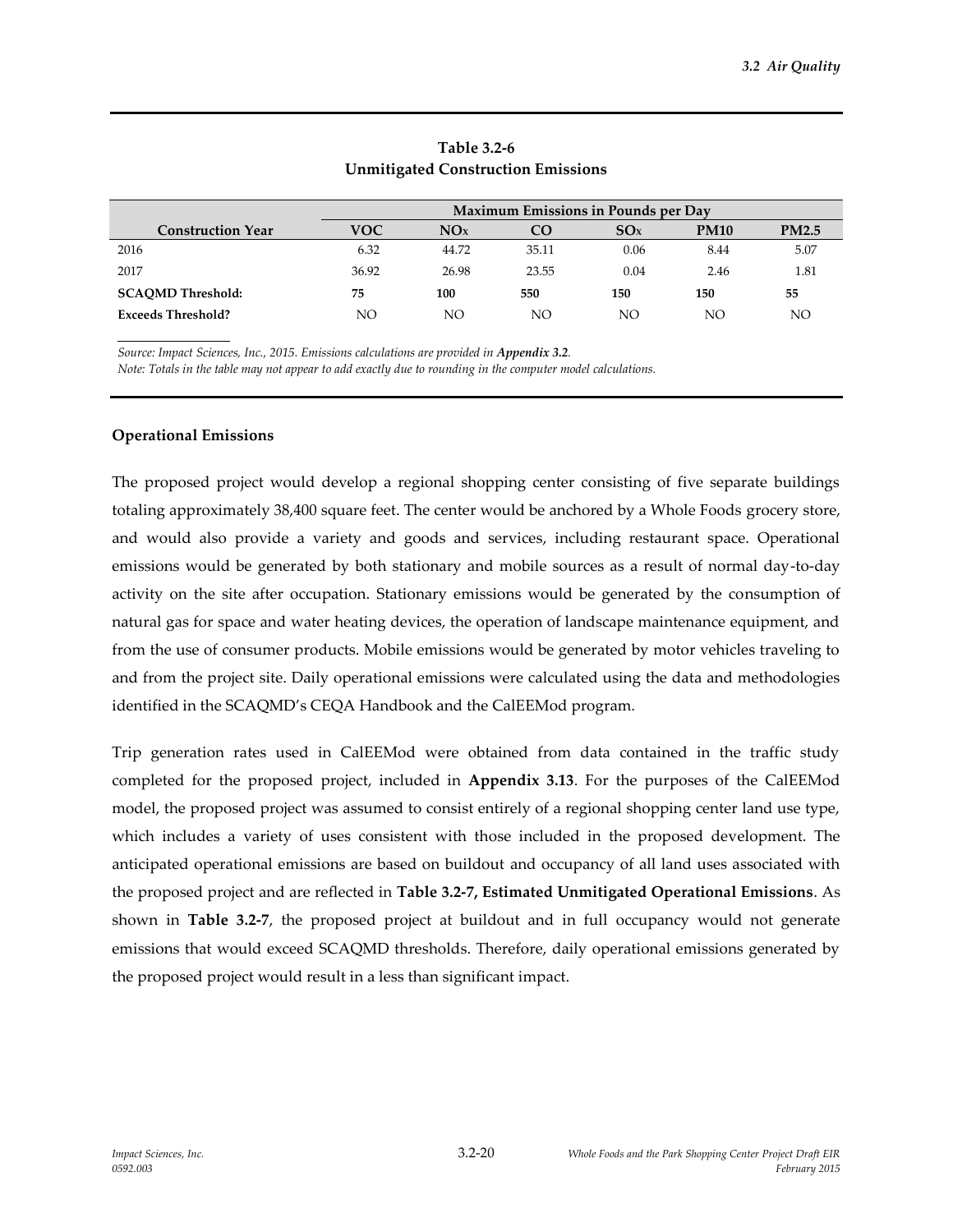|                           |            | <b>Emissions in Pounds per Day</b> |       |      |             |              |
|---------------------------|------------|------------------------------------|-------|------|-------------|--------------|
| <b>Emissions Source</b>   | <b>VOC</b> | NOx                                | CO.   | SOx  | <b>PM10</b> | <b>PM2.5</b> |
| Area /Stationary Sources  | 2.77       | 0.00                               | 0.03  | 0.00 | 0.00        | 0.00         |
| Mobile Sources            | 5.51       | 12.59                              | 52.92 | 0.13 | 9.01        | 2.53         |
| Total pounds per day:     | 8.28       | 12.59                              | 52.95 | 0.13 | 9.01        | 2.53         |
| <b>SCAOMD Threshold:</b>  | 55         | 55                                 | 550   | 150  | 150         | 55           |
| <b>Exceeds Threshold?</b> | NO         | NΟ                                 | NO    | NO   | NO          | NΟ           |

## **Table 3.2-7 Unmitigated Operational Emissions**

Source: Impact Sciences, Inc., 2015. Emissions calculations are provided in Appendix 3.2

*Note: Totals in the table are rounded and may be slightly different from the totals in Appendix 3.2.*

### *Mitigation Measures*

No mitigation measures are required.

## *Residual Impacts*

Impacts would be less than significant.

# **Threshold 3.2-3 Result in a cumulatively considerable net increase of any criteria pollutant for which the project region is non-attainment under an applicable federal or state ambient air quality standard (including releasing emissions which exceed quantitative thresholds for ozone precursors).**

According to the SCAQMD *CEQA Air Quality Handbook*, projects that result in emissions that do not exceed the project-specific SCAQMD thresholds of significance should be considered to have a less than significant impact on a cumulative basis unless there is other pertinent information to the contrary.<sup>17</sup> As noted above, the proposed project would result in construction and operational emissions that are below the applicable thresholds. Therefore, construction and operation of the proposed project would not result in a cumulatively considerable net increase of any criteria pollutant for which the project region is non-attainment.

# *Mitigation Measures*

No mitigation measures are required.

<sup>17</sup> SCAQMD, *CEQA Handbook*, 9–12.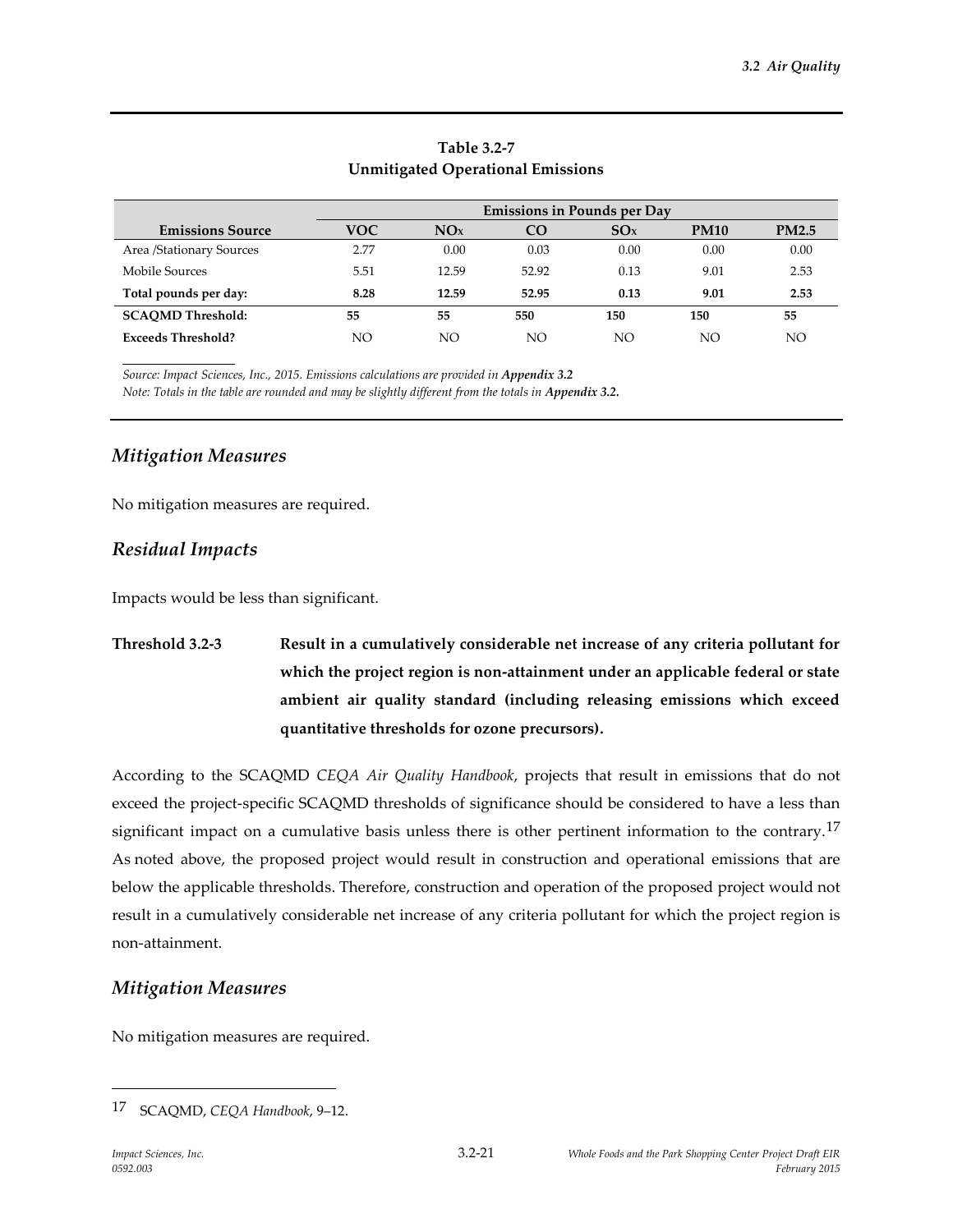## *Residual Impacts*

Impacts would be less than significant.

### **Threshold 3.2-4 Expose sensitive receptors to substantial pollutant concentrations.**

### **Localized Significance Thresholds (LSTs)**

As indicated above, the SCAQMD recommends that the potential localized impacts on ambient air concentrations due to on-site emissions of  $NOx$ ,  $CO$ ,  $PM10$ , and  $PM2.5$  be evaluated. The SCAQMD LST Methodology includes screening tables that can be used to determine the maximum allowable daily emissions that would satisfy the LSTs (i.e., not cause an exceedance of the applicable concentration limits). The allowable emission rates depend on (1) the SRA in which the project is located, (2) the size of the project site, and (3) the distance between the project site and the nearest sensitive receptor (e.g., residences, schools, hospitals).

The project-specific on-site construction emissions are compared to LSTs for SRA 2 (Northwest Coastal LA County) in **Table 3.2-8, Localized Significance Thresholds Analysis during Construction**. The thresholds are based on the proximity of the nearest sensitive receptor to the project site, which is approximately 200 meters.

|                                      | Maximum                  |                    |                |
|--------------------------------------|--------------------------|--------------------|----------------|
|                                      | <b>On-Site Emissions</b> | LST Thresholds $1$ | <b>Exceeds</b> |
| Pollutant                            | (Pounds per day)         | (Pounds per day)   | LST?           |
| Nitrogen Oxides $(NOx)$              | 29.95                    | 250                | NO             |
| Carbon Monoxide (CO)                 | 19.63                    | 4,383              | NO             |
| Respirable Particulate Matter (PM10) | 4.10                     | 84                 | NO             |
| Fine Particulate Matter (PM2.5)      | 2.83                     | 29                 | NO             |

**Table 3.2-8 Localized Significance Thresholds Analysis during Construction**

Source: Impact Sciences, Inc., 2015. Emissions calculations are provided in Appendix 3.2.

<sup>1</sup> *South Coast Air Quality Management District,* Final Localized Significance Threshold Methodology*, 2008.*

The LSTs applicable to the operational emissions of the proposed project are shown in **Table 3.2-9, Localized Significance Thresholds Analysis during Operation**. The maximum daily on-site operational emissions are compared to the LST thresholds.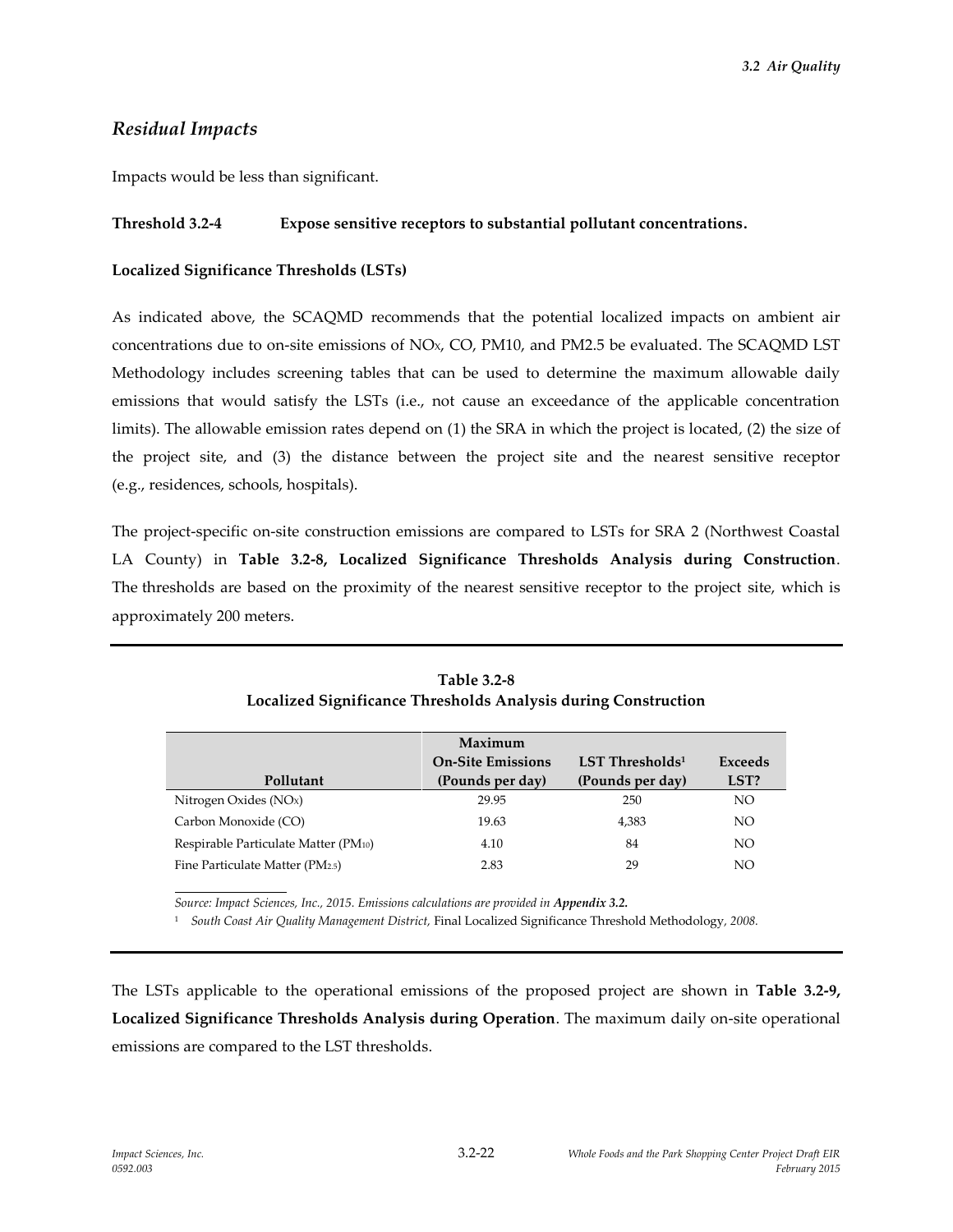|                                      | Total                    |                             |                |
|--------------------------------------|--------------------------|-----------------------------|----------------|
|                                      | <b>On-Site Emissions</b> | LST Thresholds <sup>1</sup> | <b>Exceeds</b> |
| Pollutant                            | (Pounds per day)         | (Pounds per day)            | LST?           |
| Nitrogen Oxides (NO <sub>x</sub> )   | 0.00                     | 250                         | NO.            |
| Carbon Monoxide (CO)                 | 0.03                     | 4,383                       | NO.            |
| Respirable Particulate Matter (PM10) | 0.00                     | 21                          | NO.            |
| Fine Particulate Matter (PM2.5)      | 0.00                     | 7                           | NO             |
|                                      |                          |                             |                |

| Table 3.2-9                                                 |
|-------------------------------------------------------------|
| Localized Significance Thresholds Analysis during Operation |

*Source: Impact Sciences, Inc., 2015. Emissions calculations are provided in Appendix 3.2.* 

*<sup>1</sup> South Coast Air Quality Management District, Final Localized Significance Threshold Methodology, 2008.*

As indicated in **Table 3.2-8** and **Table 3.2-9,** on-site construction and operational emissions of NOx, CO, PM10, and PM2.5 would not exceed the SCAQMD LST thresholds for nearby sensitive receptors. The proposed project would have a less than significant impact with respect to this criterion.

#### **CO Hotspots**

Motor vehicles are a primary source of pollutants within the project vicinity. Traffic congested roadways and intersections have the potential to generate localized high levels of CO. Localized areas where ambient concentrations exceed state and/or federal standards are termed CO "hotspots." CO is produced in greatest quantities from vehicle combustion and is usually concentrated at or near ground level because it does not readily disperse into the atmosphere. As a result, potential air quality impacts to sensitive receptors are assessed through an analysis of localized CO concentrations. Areas of vehicle congestion have the potential to create CO hotspots that exceed the state ambient air quality 1-hour standard of 20 ppm or the 8-hour standard of 9.0 ppm. The federal levels are less stringent than the state standards and are based on 1- and 8-hour standards of 35 and 9 ppm, respectively. Thus, an exceedance condition would occur based on the state standards prior to exceedance of the federal standard.

The proposed project was evaluated to determine if it would cause a CO hotspot utilizing a simplified CALINE4 screening model developed by the Bay Area Air Quality Management District (BAAQMD). The simplified model is intended as a screening analysis that identifies a potential CO hotspot. If a hotspot is identified, the complete CALINE4 model is then utilized to determine precisely the CO concentrations predicted at the intersections in question. This methodology assumes worst-case conditions (i.e., wind direction is parallel to the primary roadway and 90 degrees to the secondary road, wind speed of less than 1 meter per second and extreme atmospheric stability) and provides a screening of maximum, worst-case, CO concentrations. This method is acceptable to the SCAQMD as long as it is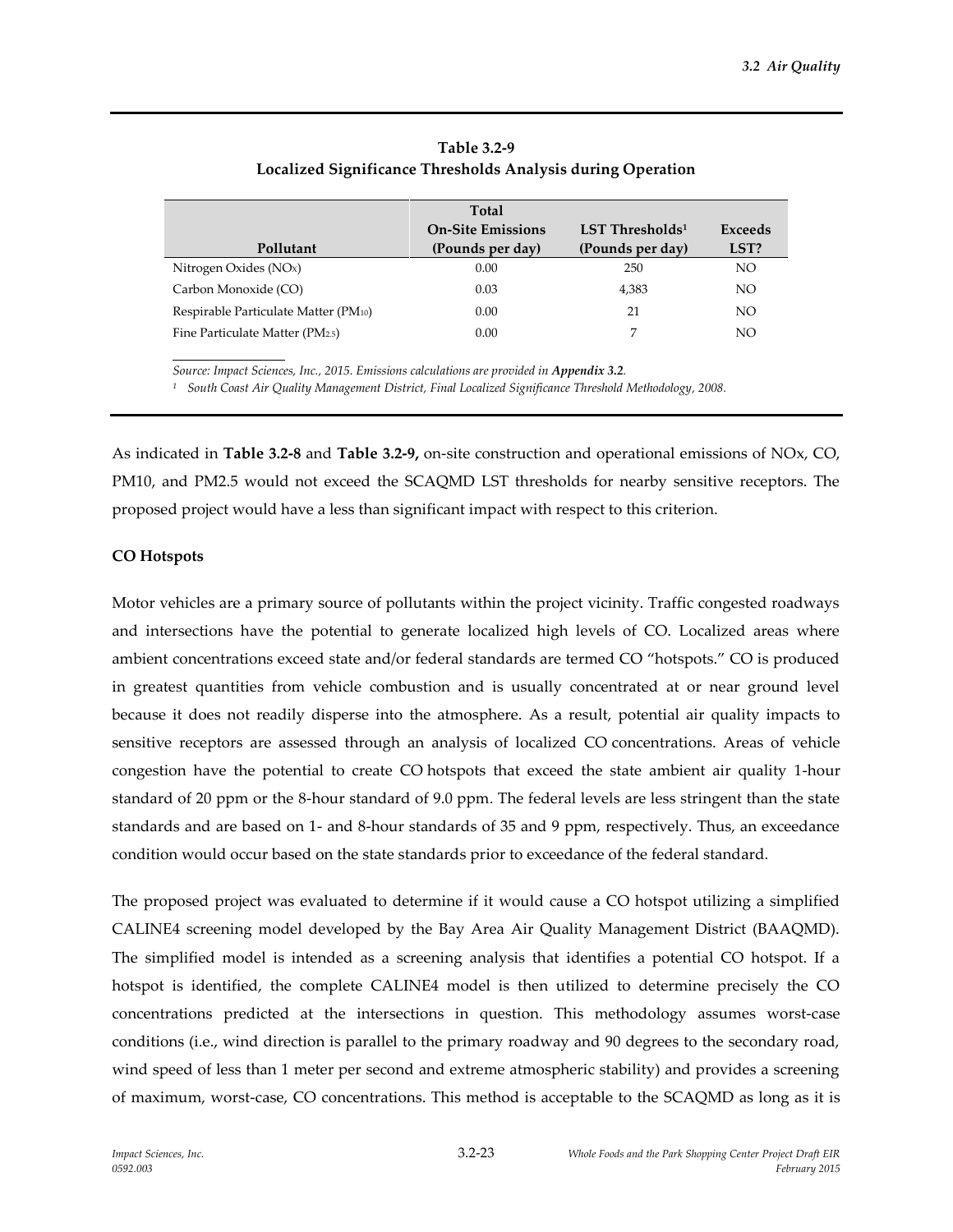used consistently with the *BAAQMD Guidelines*. This model is utilized to predict future CO concentrations 0 and 25 feet from the intersections in the study area based on projected traffic volumes from the intersections contained in the project traffic study.18 Intersections operating at levels of service (LOS) between A through D are determined to not have the potential to create a CO Hotspot and are therefore not included in the analysis. Intersections operating at an LOS of E or F are considered have to have the potential to create a CO hotspot. Post-project maximum future CO concentrations were calculated for peak-hour traffic volumes for both weekday peak hours and Saturday mid-day periods. Traffic volumes during the weekday PM peak hour and Saturday mid-day peak hour were modeled as those volumes would have the highest potential for impacts at affected intersections. The results of these CO concentration calculations are presented in **Table 3.2-10, Carbon Monoxide Concentrations – With Cumulative (2030) and Project Traffic**, to present the worst-case scenario. The determination of significance is based on representative receptors located 0 feet from the intersection. Receptors 25 feet from an intersection would experience lower concentrations and therefore were not calculated.

| Table 3.2-10                                                                |
|-----------------------------------------------------------------------------|
| Carbon Monoxide Concentrations - With Cumulative (2030) and Project Traffic |

|                                                    | Weekday        |           |                         |
|----------------------------------------------------|----------------|-----------|-------------------------|
|                                                    | <b>PM Peak</b> | Saturday  |                         |
|                                                    | Hour           | Midday    |                         |
| Intersection <sup>3</sup>                          | $1-Hour1$      | $1-Hour1$ | $8 -$ Hour <sup>2</sup> |
| 2. Malibu Canyon Road and Pacific Coast Highway    | 4.6            | 4.8       | 3.4                     |
| 4. Webb Way/Stuart Ranch Road and Civic Center Way | 3.0            | 2.7       | 2.1                     |
| 6. Webb Way and Pacific Coast Highway              | 4.7            | 4.6       | 3.3                     |
| 7. Cross Creek Road and Pacific Coast Highway      | 5.1            | 5.1       | 3.6                     |
| Exceeds state 1-hour standard of 20 ppm?           | NO.            | NO.       |                         |
| Exceeds federal 1-hour standard of 35 ppm?         | NO.            | NO.       |                         |
| Exceeds state 8-hour standard of 9.0 ppm?          |                |           | NO.                     |
| Exceeds federal 8-hour standard of 9 ppm?          |                |           | NO <sub>1</sub>         |

*<sup>1</sup> State standard is 20 parts per million. Federal standard is 35 parts per million.*

*<sup>2</sup> State standard is 9.0 parts per million. Federal standard is 9 parts per million.*

*<sup>3</sup> The four intersections were chosen based on the intersections in Table 8 from the Traffic study.*

*Source: Impact Sciences, Inc., 2015 Emissions calculations are provided in Appendix 3.2.*

As shown, the CALINE4 screening procedure predicts that, under worst-case conditions, future CO concentrations at each intersection would not exceed the state 1-hour and 8-hour standards with the operation of the proposed project. No significant CO hotspot impacts would occur to sensitive receptors

<sup>18</sup> Overland Traffic Consultants. *Traffic Impact Analysis Neighborhood Shopping Center Located at Northwest Corner of Civic Center Way and Cross Creek Road in the City of Malibu.* July 2013.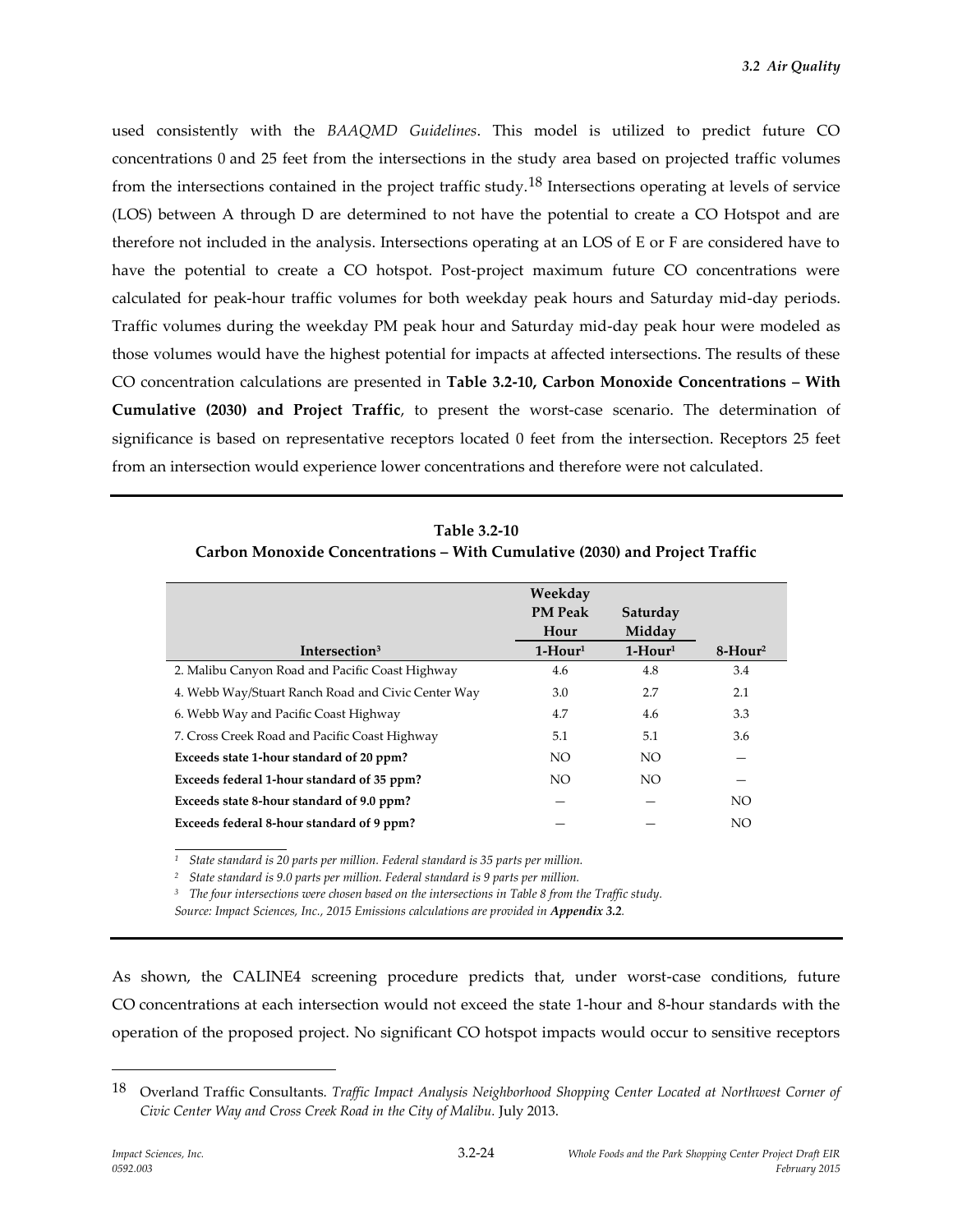in the vicinity of these intersections. As a result, no significant project-related impacts would occur relative to future carbon monoxide concentrations.

#### **Toxic Air Contaminants**

The proposed project does not include any stationary sources of TACs. However, the proposed project would result in increased truck traffic, including transport refrigeration units (TRUs). Diesel-fueled trucks and TRUs are sources of diesel particulate matter (DPM), which is defined as a TAC, and consequently CARB has issued Air Toxic Control Measure (ATCM) bulletins for both diesel-fueled trucks and TRUs. The SCAQMD recommends a detailed health risk assessment be performed for DPM for facilities that are substantial sources of DPM. Examples of such land uses would be truck stops and warehouses, for which CARB assumes a minimum of 100 large truck trips per day. In contrast, the proposed project would have a maximum of two large truck trips per day, with additional small delivery truck trips. As the total number of additional truck trips is very few in comparison to a facility such as a warehouse, the proposed project would not be considered a substantial source of DPM. Additionally, trucks and TRUs operating at the project site would follow the CARB ATCM measures, which include emission limits for engines and caps on idling time that would minimize emissions on- and off-site. There are no other substantial sources of other TACs associated with the proposed project. Therefore, there would be a less than significant impact due to TACs attributed to the proposed project.

### *Mitigation Measures*

No mitigation measures are required.

### *Residual Impacts*

Impacts would be less than significant.

# **Threshold 3.2-5 Expose sensitive receptors to objectionable odors affecting a substantial number of people?**

The SCAQMD lists land uses primarily associated with odor complaints as waste transfer and recycling stations, wastewater treatment plants, landfills, composting operations, petroleum operations, food and byproduct processes, factories, and agricultural activities, such as livestock operations. The proposed project would not include the development and operation of any of these land uses. Refuse associated with the operation of the proposed project would be contained and disposed of in accordance with local regulations. Therefore, the proposed project would not result in objectionable odors affecting a substantial number of people and would have a less than significant impact.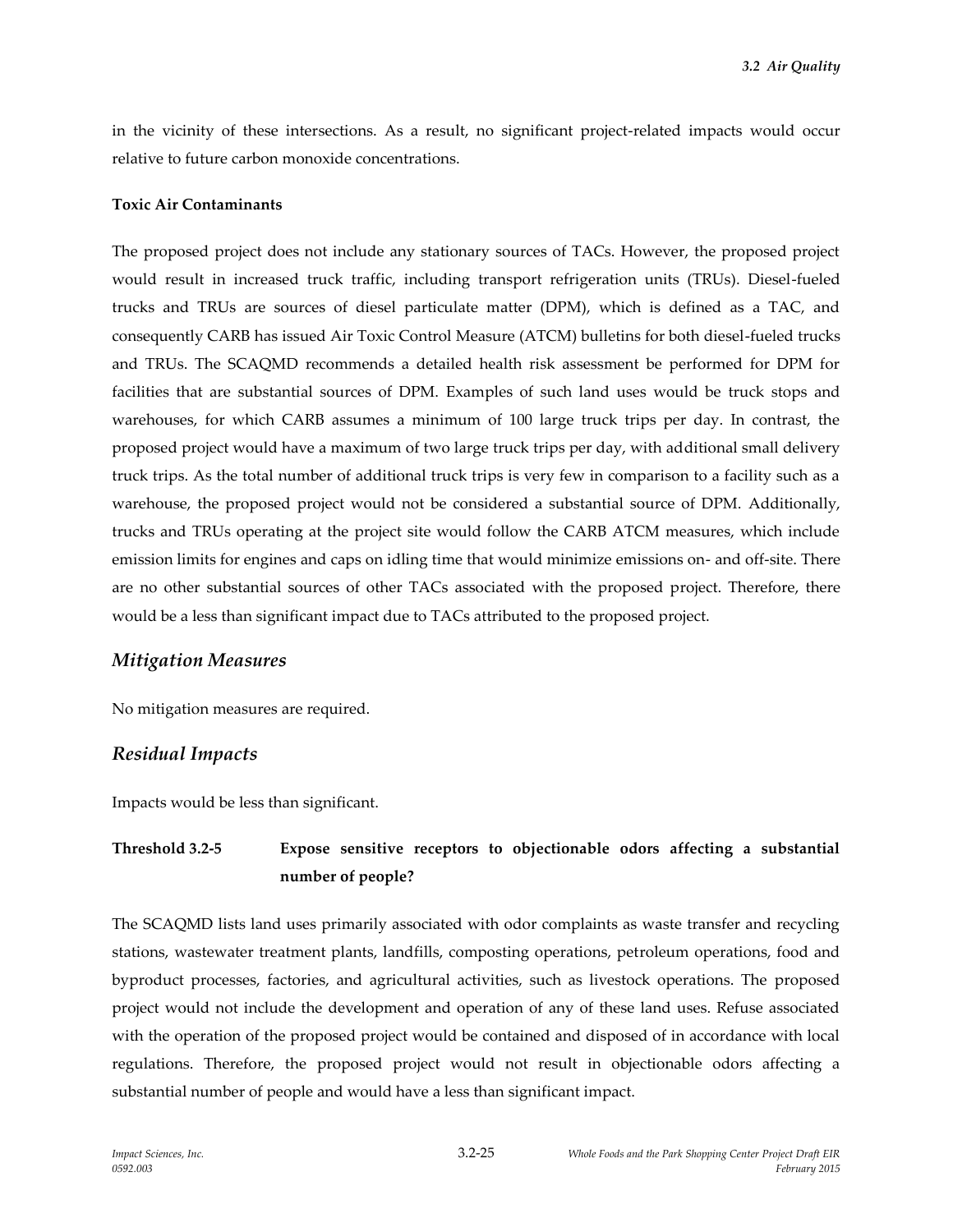No on-site wastewater treatment system is included as part of the proposed project. For wastewater disposal, the proposed project would connect to the proposed Civic Center Wastewater Treatment Facility (CCWTF). Refer to **Section 3.14.4 Wastewater** in this EIR for further discussion and analysis. The proposed CCWTF is currently undergoing separate environmental review, including a review of potential odor impacts, as required by CEQA.19

Any unforeseen odors associated with this proposed project would be controlled in accordance with SCAQMD Rule 402 (Nuisance). Rule 402 prohibits the discharge of air contaminants that cause "injury, detriment, nuisance, or annoyance to any considerable number of persons or to the public, or which endanger the comfort, repose, health or safety of any such persons or the public, or which cause, or have a natural tendency to cause, injury or damage to business or property." Failure to comply with SCAQMD requirements pursuant to Rule 402 could subject the offending facility to possible fines and/or operational limitations in an approved odor control or odor abatement plan. Adherence to Rule 402, which is required by law, would reduce unforeseen odors to a less than significant impact.

## *Mitigation Measures*

No mitigation measures are required.

### *Residual Impacts*

Impacts would be less than significant.

# **Cumulative Impacts**

According to the SCAQMD CEQA Handbook, projects that result in emissions that do not exceed the project-specific SCAQMD regional thresholds of significance should result in a less than significant impact on a cumulative basis unless there is other pertinent information to the contrary. The mass-based regional significance thresholds published by the SCAQMD are designed to ensure compliance with both NAAQS and CAAQS and are based on an inventory of projected emissions in the Air Basin. Therefore, if a project is estimated to result in emissions that do not exceed the thresholds, the project's contribution to the cumulative impact on air quality in the Air Basin would not be cumulatively considerable. As presented previously in **Table 3.2-6**, construction of the proposed project would not result in daily construction emissions that exceed the thresholds of significance recommended by the SCAQMD. Operation of the proposed project would not exceed the established thresholds of significance as

<sup>&</sup>lt;sup>19</sup> The City of Malibu Civic Center Wastewater Treatment Facility Project, information website: http://www.malibucity.org/index.aspx?NID=602, June 2014.